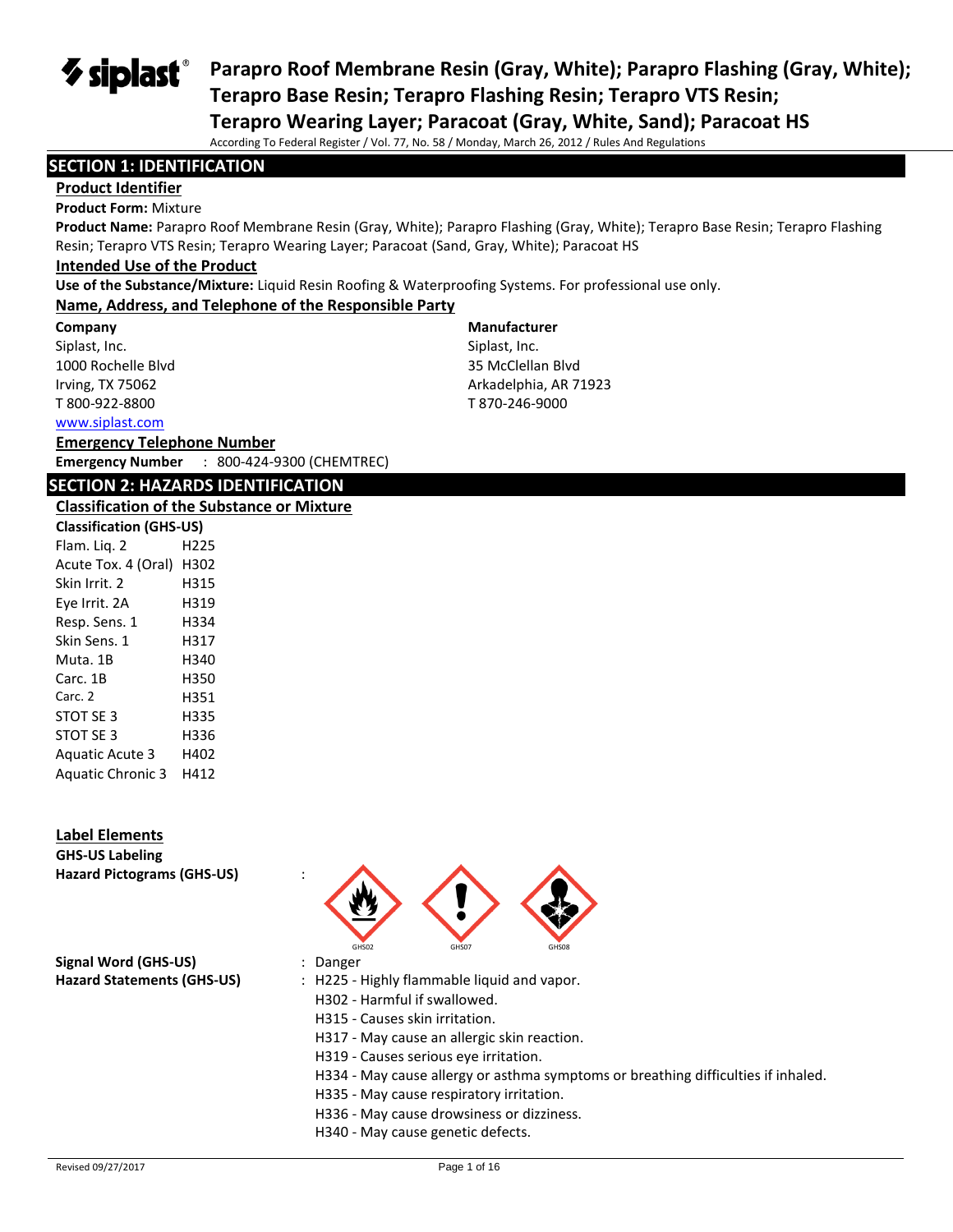## **Parapro Roof Membrane Resin (Gray, White); Parapro Flashing (Gray, White); Terapro Base Resin; Terapro Flashing Resin; Terapro VTS Resin; Terapro Wearing Layer; Paracoat (Gray, White, Sand); Paracoat HS**

According To Federal Register / Vol. 77, No. 58 / Monday, March 26, 2012 / Rules And Regulations

|                      | To reactar hegister / You 77, No. 50 / Monday, March 20, 2012 / Nates And hegalations           |
|----------------------|-------------------------------------------------------------------------------------------------|
|                      | H350 - May cause cancer.                                                                        |
|                      | H351 - Suspected of causing cancer                                                              |
|                      | H360 - May damage fertility or the unborn child.                                                |
|                      | H402 - Harmful to aquatic life.                                                                 |
|                      | H412 - Harmful to aquatic life with long lasting effects.                                       |
|                      | Precautionary Statements (GHS-US) : P201 - Obtain special instructions before use.              |
|                      | P202 - Do not handle until all safety precautions have been read and understood.                |
|                      | P210 - Keep away from heat, sparks, open flames, hot surfaces. - No smoking.                    |
|                      | P233 - Keep container tightly closed.                                                           |
|                      | P240 - Ground/bond container and receiving equipment.                                           |
|                      | P241 - Use explosion-proof electrical, ventilating, and lighting equipment.                     |
|                      | P242 - Use only non-sparking tools.                                                             |
|                      | P243 - Take precautionary measures against static discharge.                                    |
|                      |                                                                                                 |
|                      | P260 - Do not breathe vapors, mist, spray.                                                      |
|                      | P264 - Wash hands, forearms, and other exposed areas thoroughly after handling.                 |
|                      | P270 - Do not eat, drink or smoke when using this product.                                      |
|                      | P271 - Use only outdoors or in a well-ventilated area.                                          |
|                      | P272 - Contaminated work clothing must not be allowed out of the workplace.                     |
|                      | P273 - Avoid release to the environment.                                                        |
|                      | P280 - Wear protective gloves, protective clothing, eye protection, face protection,            |
|                      | respiratory protection.                                                                         |
|                      | P284 - [In case of inadequate ventilation] wear respiratory protection.                         |
|                      | P301+P312 - If swallowed: Call a poison center/doctor if you feel unwell.                       |
|                      | P302+P352 - If on skin: Wash with plenty of water.                                              |
|                      | P303+P361+P353 - If on skin (or hair): Take off immediately all contaminated clothing. Rinse    |
|                      | skin with water/shower.                                                                         |
|                      | P304+P340 - IF INHALED: Remove person to fresh air and keep at rest in a position               |
|                      | comfortable for breathing.                                                                      |
|                      | P305+P351+P338 - IF IN EYES: Rinse cautiously with water for several minutes. Remove            |
|                      | contact lenses, if present and easy to do. Continue rinsing.                                    |
|                      | P308+P313 - If exposed or concerned: Get medical advice/attention.                              |
|                      | P321 - Specific treatment (see section 4).                                                      |
|                      | P330 - Rinse mouth.                                                                             |
|                      | P333+P313 - If skin irritation or rash occurs: Get medical advice/attention.                    |
|                      | P337+P313 - If eye irritation persists: Get medical advice/attention.                           |
|                      | P342+P311 - If experiencing respiratory symptoms: Call a poison center/doctor.                  |
|                      | P362+P364 - Take off contaminated clothing and wash it before reuse.                            |
|                      | P370+P378 - In case of fire: Use appropriate media to extinguish.                               |
|                      | P403+P233+ P235 - Store in a well-ventilated place. Keep container tightly closed. Keep cool.   |
|                      | P405 - Store locked up.                                                                         |
|                      | P501 - Dispose of contents/container in accordance with local, regional, national, territorial, |
|                      | provincial, and international regulations.                                                      |
| <b>Other Hazards</b> |                                                                                                 |

Exposure may aggravate those with pre-existing eye, skin, or respiratory conditions. Flammable vapors can accumulate in head space of closed systems.

**Unknown Acute Toxicity (GHS-US)** Not available

## **SECTION 3: COMPOSITION/INFORMATION ON INGREDIENTS**

| <b>IVIIXTUTE</b>    |                           |           |                                |
|---------------------|---------------------------|-----------|--------------------------------|
| <b>Name</b>         | <b>Product Identifier</b> | % (w/w)   | <b>Classification (GHS-US)</b> |
| Methyl methacrylate | (CAS No) 80-62-6          | $15 - 40$ | Flam. Lig. 2, H225             |
|                     |                           |           | Skin Irrit. 2, H315            |

**Mixture**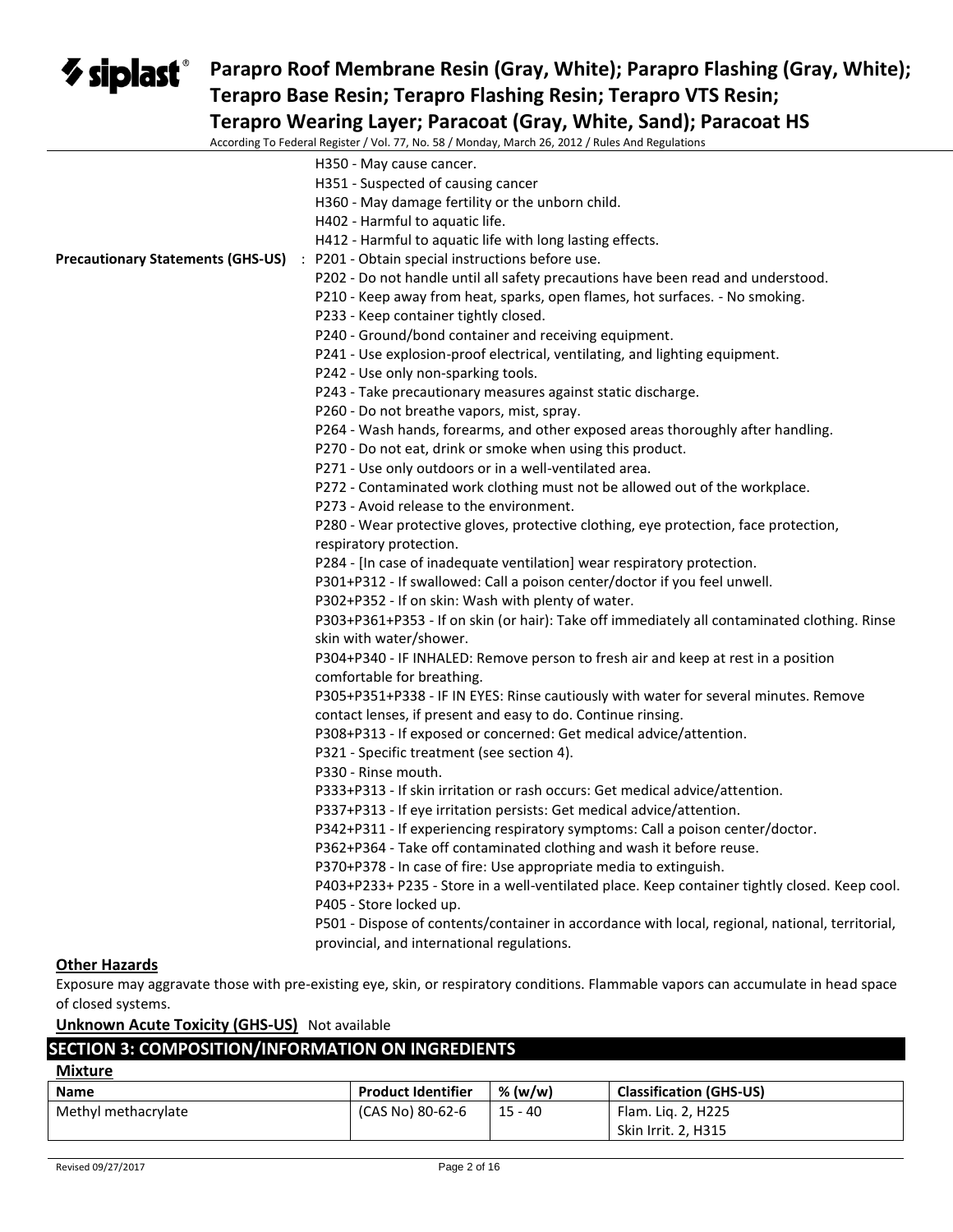## **Parapro Roof Membrane Resin (Gray, White); Parapro Flashing (Gray, White); Terapro Base Resin; Terapro Flashing Resin; Terapro VTS Resin; Terapro Wearing Layer; Paracoat (Gray, White, Sand); Paracoat HS**

According To Federal Register / Vol. 77, No. 58 / Monday, March 26, 2012 / Rules And Regulations

|                                            | According TO Federal Register $\gamma$ VOR 77, NO. 30 $\gamma$ Monday, March 20, 2012 $\gamma$ Rules And Regulations |             |                         |
|--------------------------------------------|----------------------------------------------------------------------------------------------------------------------|-------------|-------------------------|
|                                            |                                                                                                                      |             | Eye Irrit. 2B, H320     |
|                                            |                                                                                                                      |             | Resp. Sens. 1, H334     |
|                                            |                                                                                                                      |             | Skin Sens. 1, H317      |
|                                            |                                                                                                                      |             | <b>STOT SE 3, H335</b>  |
|                                            |                                                                                                                      |             | Aquatic Acute 3, H402   |
| 2-Ethylhexyl acrylate                      | (CAS No) 103-11-7                                                                                                    | $10 - 30$   | Flam. Liq. 4, H227      |
|                                            |                                                                                                                      |             | Skin Irrit. 2, H315     |
|                                            |                                                                                                                      |             | Eye Irrit. 2A, H319     |
|                                            |                                                                                                                      |             | Skin Sens. 1, H317      |
|                                            |                                                                                                                      |             | <b>STOT SE 3, H336</b>  |
|                                            |                                                                                                                      |             | Aquatic Acute 3, H402   |
|                                            |                                                                                                                      |             | Aquatic Chronic 3, H412 |
| Titanium dioxide                           | (CAS No) 13463-<br>$67 - 7$                                                                                          | $0 - 20$    | Carc. 2, H351           |
| Quartz                                     | (CAS No) 14808-                                                                                                      | $0.1 - 2.0$ | Carc. 1A, H350          |
|                                            | $60 - 7$                                                                                                             |             | <b>STOT SE 3, H335</b>  |
|                                            |                                                                                                                      |             | <b>STOT RE 1, H372</b>  |
|                                            |                                                                                                                      |             |                         |
| Naphtha, petroleum, hydrodesulfurized      | (CAS No) 64742-                                                                                                      | $0 - 0.5$   | Flam. Liq. 1, H224      |
| heavy                                      | $82 - 1$                                                                                                             |             | Skin Irrit. 2, H315     |
|                                            |                                                                                                                      |             | Muta. 1B, H340          |
|                                            |                                                                                                                      |             | Carc. 1B, H350          |
|                                            |                                                                                                                      |             | Repr. 2, H361           |
|                                            |                                                                                                                      |             | STOT SE 3, H336         |
|                                            |                                                                                                                      |             | Asp. Tox. 1, H304       |
|                                            |                                                                                                                      |             | Aquatic Chronic 2, H411 |
| Fatty acids, C18, unsaturated, dimers,     | (CAS No) 162627-                                                                                                     | $0 - 0.5$   | Skin Sens. 1, H317      |
| reaction products with N,N-dimethyl-1,3-   | $17-0$                                                                                                               |             |                         |
| propanediamine and 1,3-propanediamine      |                                                                                                                      |             |                         |
| Solvent naphtha, petroleum, light aromatic | (CAS No) 64742-                                                                                                      | $0 - 0.5$   | Flam. Liq. 1, H224      |
|                                            | $95 - 6$                                                                                                             |             | Skin Irrit. 2, H315     |
|                                            |                                                                                                                      |             | Muta. 1B, H340          |
|                                            |                                                                                                                      |             | Carc. 1B, H350          |
|                                            |                                                                                                                      |             | Repr. 2, H361           |
|                                            |                                                                                                                      |             |                         |
|                                            |                                                                                                                      |             | STOT SE 3, H336         |
|                                            |                                                                                                                      |             | Asp. Tox. 1, H304       |
|                                            |                                                                                                                      |             | Aquatic Acute 2, H401   |
|                                            |                                                                                                                      |             | Aquatic Chronic 2, H411 |

Multiple WHMIS ranges have been utilized due to varying composition. Full text of H-phrases: see section 16

## **SECTION 4: FIRST AID MEASURES**

### **Description of First Aid Measures**

**General:** Never give anything by mouth to an unconscious person. IF exposed or concerned: Get medical advice/attention.

**Inhalation:** When symptoms occur: go into open air and ventilate suspected area. Remove to fresh air and keep at rest in a position comfortable for breathing. Call a POISON CENTER/doctor/physician if you feel unwell.

**Skin Contact:** Remove contaminated clothing. Drench affected area with water for at least 15 minutes. Wash contaminated clothing before reuse. If skin irritation or rash occurs: Get medical advice/attention.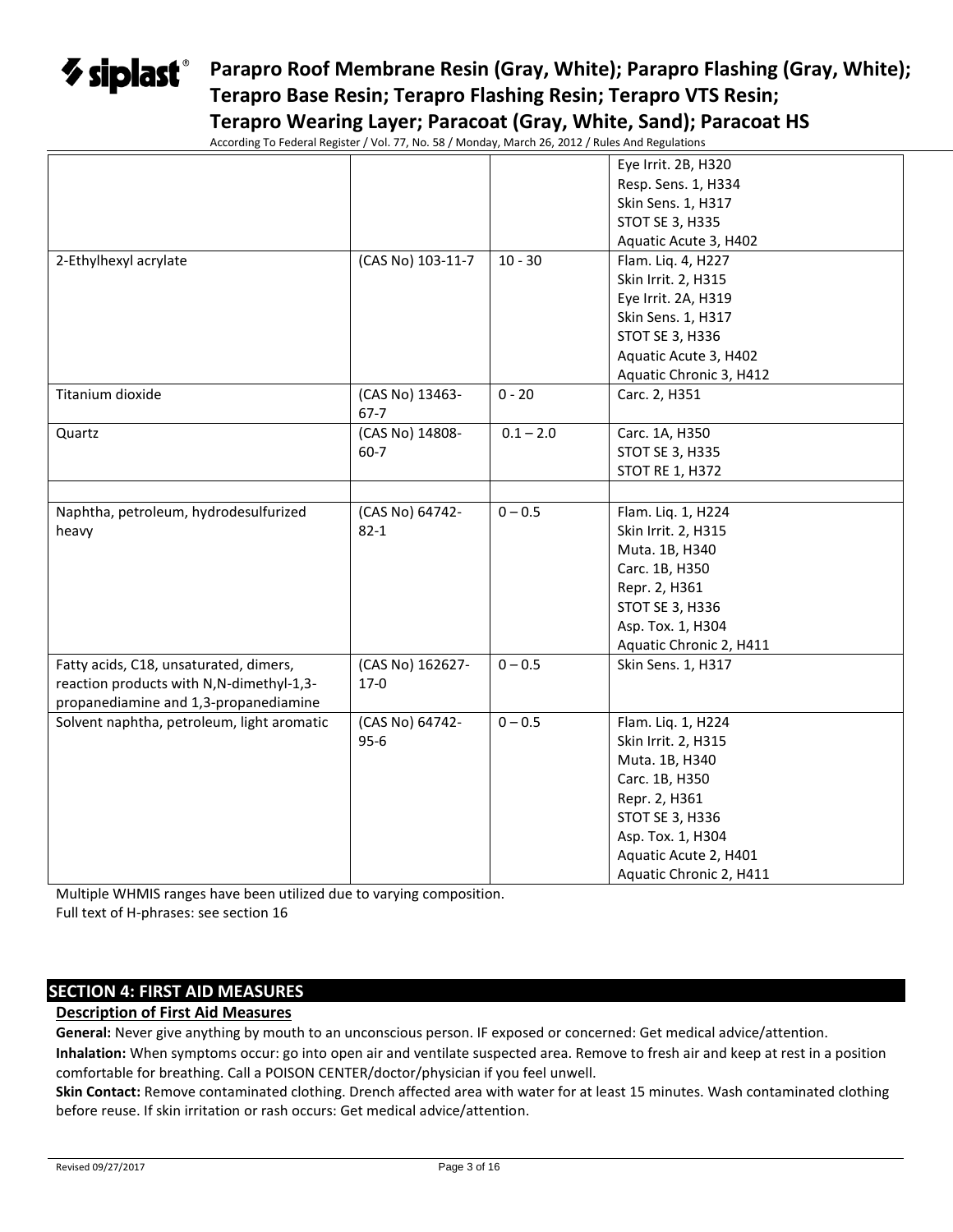$\boldsymbol{\triangledown}$  siplast $^{\circ}$ **Parapro Roof Membrane Resin (Gray, White); Parapro Flashing (Gray, White); Terapro Base Resin; Terapro Flashing Resin; Terapro VTS Resin; Terapro Wearing Layer; Paracoat (Gray, White, Sand); Paracoat HS**

According To Federal Register / Vol. 77, No. 58 / Monday, March 26, 2012 / Rules And Regulations

**Eye Contact:** Rinse cautiously with water for at least 15 minutes. Remove contact lenses, if present and easy to do. Continue rinsing. Obtain medical attention.

**Ingestion:** Rinse mouth. Do NOT induce vomiting. Seek medical attention.

#### **Most Important Symptoms and Effects Both Acute and Delayed**

**General:** Harmful if swallowed. Causes eye irritation. Skin irritation. May cause an allergic skin reaction. Irritation of respiratory tract. May damage fertility. May damage the unborn child. Inhalation may cause allergic respiratory reaction with asthma-like symptoms and difficulty breathing. Vapors may cause drowsiness and dizziness. May cause cancer. May cause heritable genetic damage.

**Inhalation:** May cause respiratory irritation. Exposure may produce an allergic reaction. May cause drowsiness or dizziness.

**Skin Contact:** Causes skin irritation. May cause an allergic skin reaction.

**Eye Contact:** Causes eye irritation.

**Ingestion:** Swallowing a small quantity of this material will result in serious health hazard.

**Chronic Symptoms:** May damage fertility. May damage the unborn child. May cause heritable genetic damage. May cause cancer.

#### **Indication of Any Immediate Medical Attention and Special Treatment Needed**

If exposed or concerned, get medical advice and attention.

## **SECTION 5: FIRE-FIGHTING MEASURES**

#### **Extinguishing Media**

**Suitable Extinguishing Media:** Water spray, dry chemical, foam, carbon dioxide.

**Unsuitable Extinguishing Media:** Do not use a heavy water stream. Use of heavy stream of water may spread fire.

#### **Special Hazards Arising From the Substance or Mixture**

**Fire Hazard:** Highly flammable liquid and vapor.

**Explosion Hazard:** May form flammable/explosive vapor-air mixture.

**Reactivity:** Product may polymerize at 60°C (>140°F), causing an exothermic reaction which may cause container damage or fire.

May react with peroxides, oxidizers, and incompatibilities.

#### **Advice for Firefighters**

**Precautionary Measures Fire:** Exercise caution when fighting any chemical fire.

**Firefighting Instructions:** Use water spray or fog for cooling exposed containers.

**Protection During Firefighting:** Do not enter fire area without proper protective equipment, including respiratory protection.

Hazardous Combustion Products: Carbon oxides (CO, CO<sub>2</sub>). Nitrogen oxides. Hydrocarbons. Black smoke. Methyl methacrylate. Oxides of titanium. May release flammable gases. May liberate toxic gases.

**Other Information:** Do not allow run-off from fire fighting to enter drains or water courses.

#### **Reference to Other Sections**

Refer to section 9 for flammability properties.

#### **SECTION 6: ACCIDENTAL RELEASE MEASURES**

#### **Personal Precautions, Protective Equipment and Emergency Procedures**

**General Measures:** Use special care to avoid static electric charges. Keep away from heat/sparks/open flames/hot surfaces. – No smoking. Avoid all eye and skin contact and do not breathe vapor and mist. Do not allow product to spread into the environment. Handle in accordance with good industrial hygiene and safety practice.

**For Non-Emergency Personnel**

**Protective Equipment:** Use appropriate personal protection equipment (PPE).

**Emergency Procedures:** Evacuate unnecessary personnel.

#### **For Emergency Personnel**

**Protective Equipment:** Equip cleanup crew with proper protection. Use appropriate personal protection equipment (PPE).

#### **Emergency Procedures:** Ventilate area.

#### **Environmental Precautions**

Prevent entry to sewers and public waters. Avoid release to the environment.

#### **Methods and Material for Containment and Cleaning Up**

**For Containment:** Contain any spills with dikes or absorbents to prevent migration and entry into sewers or streams.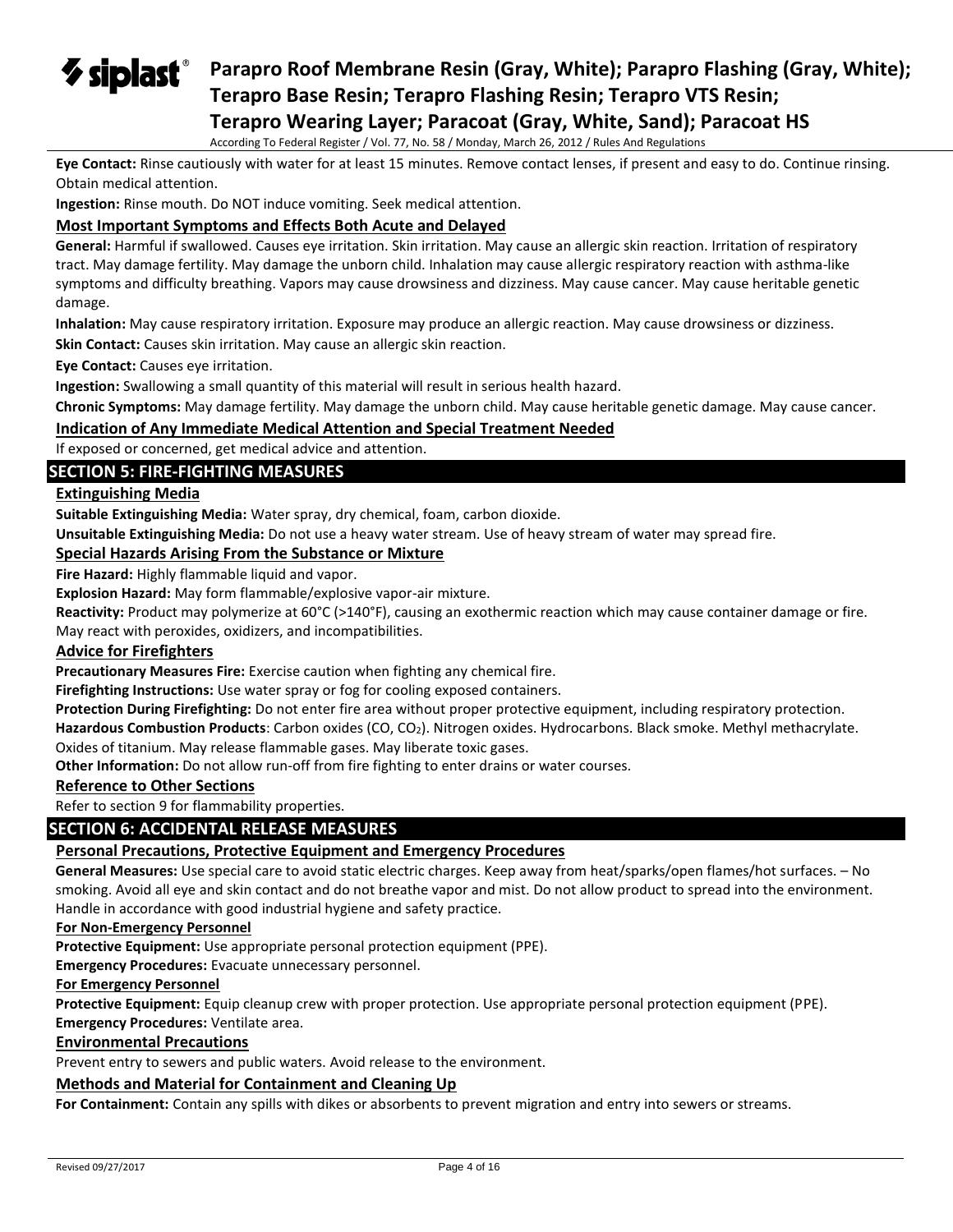## $\boldsymbol{\triangledown}$  siplast $^{\circ}$ **Parapro Roof Membrane Resin (Gray, White); Parapro Flashing (Gray, White); Terapro Base Resin; Terapro Flashing Resin; Terapro VTS Resin; Terapro Wearing Layer; Paracoat (Gray, White, Sand); Paracoat HS**

According To Federal Register / Vol. 77, No. 58 / Monday, March 26, 2012 / Rules And Regulations

**Methods for Cleaning Up:** Clear up spills immediately and dispose of waste safely. Absorb and/or contain spill with inert material, then place in suitable container. Do not take up in combustible material such as: saw dust or cellulosic material. Contact competent authorities after a spill. Use only non-sparking tools.

#### **Reference to Other Sections**

See heading 8, Exposure Controls and Personal Protection.

## **SECTION 7: HANDLING AND STORAGE**

#### **Precautions for Safe Handling**

**Additional Hazards When Processed:** Handle empty containers with care because residual vapors are flammable. Product may polymerize at 60°C (>140°F), causing an exothermic reaction which may cause container damage or fire. May react with peroxides, oxidizers, and incompatibilities. When heated to decomposition, emits toxic fumes.

**Hygiene Measures:** Handle in accordance with good industrial hygiene and safety procedures. Wash hands and other exposed areas with mild soap and water before eating, drinking, or smoking and again when leaving work. Contaminated work clothing should not be allowed out of the workplace. Wash contaminated clothing before reuse. Do no eat, drink or smoke when using this product.

## **Conditions for Safe Storage, Including Any Incompatibilities**

**Technical Measures:** Proper grounding procedures to avoid static electricity should be followed. Ground/bond container and receiving equipment. Use explosion-proof electrical, ventilating, and lighting equipment.

**Storage Conditions:** Store in a dry, cool and well-ventilated place. Keep container closed when not in use. Keep in fireproof place. Keep/Store away from extremely high or low temperatures, ignition sources, combustible materials, heat, direct sunlight, incompatible materials.

**Incompatible Materials:** Strong acids. Strong bases. Strong oxidizers.

#### **Specific End Use(s)**

Parapro Liquid Resin system. For professional use only.

## **SECTION 8: EXPOSURE CONTROLS/PERSONAL PROTECTION**

#### **Control Parameters**

| Methyl methacrylate (80-62-6)      |                                      |                       |  |
|------------------------------------|--------------------------------------|-----------------------|--|
| <b>Mexico</b>                      | OEL TWA (mg/m <sup>3</sup> )         | 410 mg/m <sup>3</sup> |  |
| <b>Mexico</b>                      | OEL TWA (ppm)                        | 100 ppm               |  |
| <b>Mexico</b>                      | OEL STEL (mg/m <sup>3</sup> )        | 510 mg/m $3$          |  |
| <b>Mexico</b>                      | OEL STEL (ppm)                       | 125 ppm               |  |
| <b>USA ACGIH</b>                   | <b>ACGIH TWA (ppm)</b>               | 50 ppm                |  |
| <b>USA ACGIH</b>                   | ACGIH STEL (ppm)                     | 100 ppm               |  |
| <b>USA OSHA</b>                    | OSHA PEL (TWA) (mg/m <sup>3</sup> )  | 410 mg/m <sup>3</sup> |  |
| <b>USA OSHA</b>                    | OSHA PEL (TWA) (ppm)                 | 100 ppm               |  |
| <b>USA NIOSH</b>                   | NIOSH REL (TWA) (mg/m <sup>3</sup> ) | 410 mg/m <sup>3</sup> |  |
| <b>USA NIOSH</b>                   | NIOSH REL (TWA) (ppm)                | $100$ ppm             |  |
| <b>USA IDLH</b>                    | US IDLH (ppm)                        | 1000 ppm              |  |
| Alberta                            | OEL STEL (mg/m <sup>3</sup> )        | 410 mg/m <sup>3</sup> |  |
| Alberta                            | OEL STEL (ppm)                       | 100 ppm               |  |
| <b>Alberta</b>                     | OEL TWA (mg/m <sup>3</sup> )         | 205 mg/m <sup>3</sup> |  |
| Alberta                            | OEL TWA (ppm)                        | 50 ppm                |  |
| <b>British Columbia</b>            | OEL STEL (ppm)                       | 100 ppm               |  |
| <b>British Columbia</b>            | OEL TWA (ppm)                        | 50 ppm                |  |
| <b>Manitoba</b>                    | OEL STEL (ppm)                       | 100 ppm               |  |
| <b>Manitoba</b>                    | OEL TWA (ppm)                        | 50 ppm                |  |
| <b>New Brunswick</b>               | OEL TWA (mg/m <sup>3</sup> )         | 410 mg/m <sup>3</sup> |  |
| <b>New Brunswick</b>               | OEL TWA (ppm)                        | $100$ ppm             |  |
| <b>Newfoundland &amp; Labrador</b> | OEL STEL (ppm)                       | $100$ ppm             |  |
| <b>Newfoundland &amp; Labrador</b> | OEL TWA (ppm)                        | 50 ppm                |  |
| <b>Nova Scotia</b>                 | OEL STEL (ppm)                       | $100$ ppm             |  |
| <b>Nova Scotia</b>                 | OEL TWA (ppm)                        | 50 ppm                |  |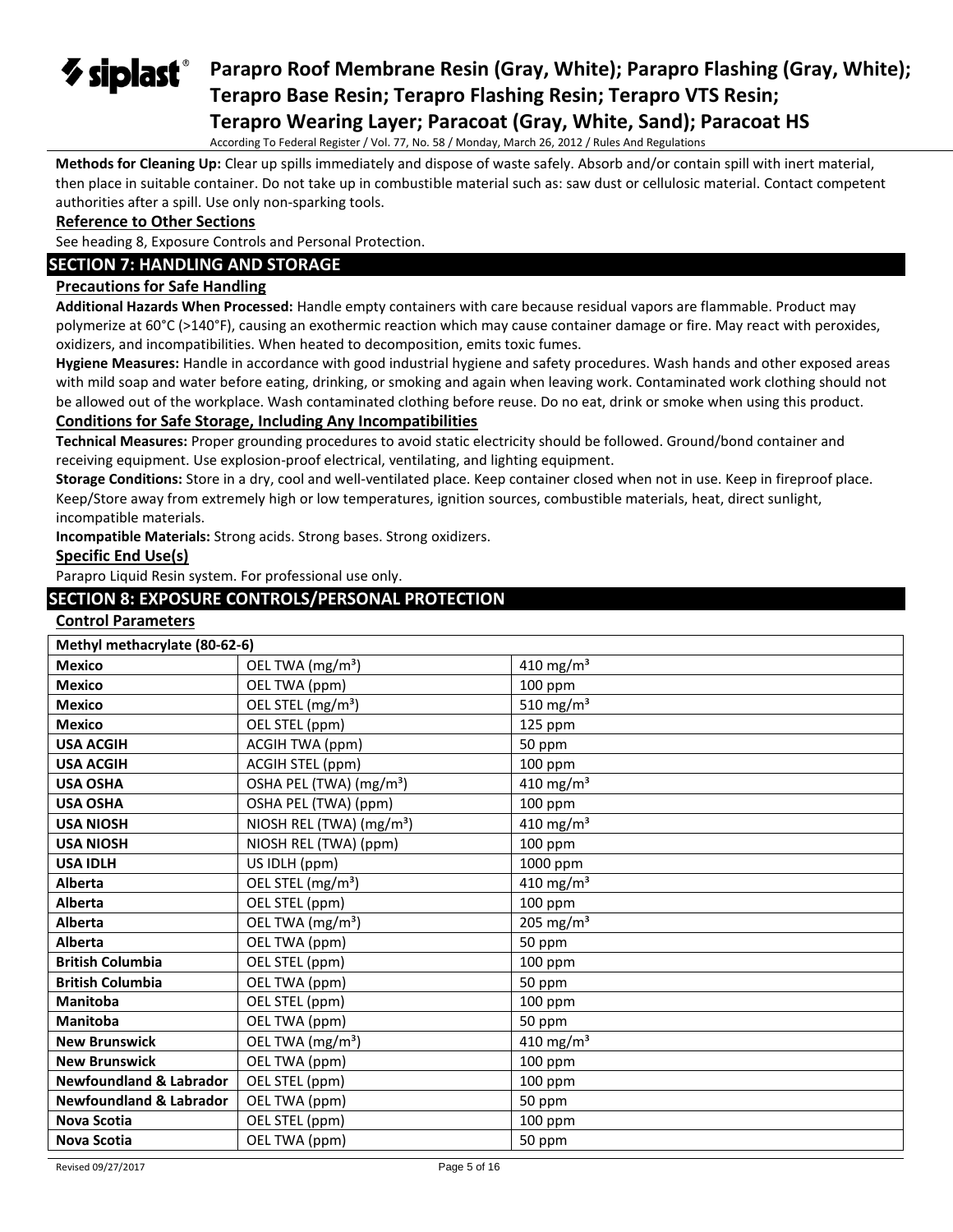## **Parapro Roof Membrane Resin (Gray, White); Parapro Flashing (Gray, White); Terapro Base Resin; Terapro Flashing Resin; Terapro VTS Resin; Terapro Wearing Layer; Paracoat (Gray, White, Sand); Paracoat HS**

According To Federal Register / Vol. 77, No. 58 / Monday, March 26, 2012 / Rules And Regulations

| <b>Nunavut</b>                     | OEL STEL (mg/m <sup>3</sup> )        | 510 mg/m <sup>3</sup>                                                |
|------------------------------------|--------------------------------------|----------------------------------------------------------------------|
| <b>Nunavut</b>                     | OEL STEL (ppm)                       | 125 ppm                                                              |
| Nunavut                            | OEL TWA (mg/m <sup>3</sup> )         | $\frac{1}{410}$ mg/m <sup>3</sup>                                    |
| <b>Nunavut</b>                     | OEL TWA (ppm)                        | 100 ppm                                                              |
| <b>Northwest Territories</b>       | OEL STEL (mg/m <sup>3</sup> )        | 510 mg/m $3$                                                         |
| <b>Northwest Territories</b>       | OEL STEL (ppm)                       | 125 ppm                                                              |
| <b>Northwest Territories</b>       | OEL TWA (mg/m <sup>3</sup> )         | 410 mg/m <sup>3</sup>                                                |
| <b>Northwest Territories</b>       | OEL TWA (ppm)                        | 100 ppm                                                              |
| <b>Ontario</b>                     | OEL STEL (ppm)                       | $100$ ppm                                                            |
| <b>Ontario</b>                     | OEL TWA (ppm)                        | 50 ppm                                                               |
| <b>Prince Edward Island</b>        | OEL STEL (ppm)                       | $100$ ppm                                                            |
| <b>Prince Edward Island</b>        | OEL TWA (ppm)                        | 50 ppm                                                               |
| Québec                             | VEMP ( $mg/m3$ )                     | 205 mg/m <sup>3</sup>                                                |
| Québec                             | VEMP (ppm)                           | 50 ppm                                                               |
| Saskatchewan                       | OEL STEL (ppm)                       | 100 ppm                                                              |
| Saskatchewan                       | OEL TWA (ppm)                        | 50 ppm                                                               |
| Yukon                              | OEL STEL (mg/m <sup>3</sup> )        | 510 mg/m $3$                                                         |
| Yukon                              | OEL STEL (ppm)                       | 125 ppm                                                              |
| Yukon                              | OEL TWA (mg/m <sup>3</sup> )         | $410 \text{ mg/m}^3$                                                 |
| Yukon                              | OEL TWA (ppm)                        | 100 ppm                                                              |
| Quartz (14808-60-7)                |                                      |                                                                      |
| <b>Mexico</b>                      | OEL TWA (mg/m <sup>3</sup> )         | 0.1 mg/m <sup>3</sup> (respirable fraction)                          |
| <b>USA ACGIH</b>                   | ACGIH TWA (mg/m <sup>3</sup> )       | 0.025 mg/m <sup>3</sup> (respirable fraction)                        |
| <b>USA OSHA</b>                    | OSHA PEL (STEL) (mg/m <sup>3</sup> ) | 250 mppcf/%SiO2+5, 10mg/m <sup>3</sup> /%SiO <sub>2</sub> +2         |
| <b>USA NIOSH</b>                   | NIOSH REL (TWA) (mg/m <sup>3</sup> ) | 0.05 mg/m <sup>3</sup> (respirable dust)                             |
| <b>USA IDLH</b>                    | US IDLH $(mg/m3)$                    | 50 mg/m <sup>3</sup> (respirable dust)                               |
| Alberta                            | OEL TWA (mg/m <sup>3</sup> )         | 0.025 mg/m <sup>3</sup> (respirable particulate)                     |
| <b>British Columbia</b>            | OEL TWA (mg/m <sup>3</sup> )         | 0.025 mg/m <sup>3</sup> (respirable)                                 |
| Manitoba                           | OEL TWA (mg/m <sup>3</sup> )         | 0.025 mg/m <sup>3</sup> (respirable fraction)                        |
| <b>New Brunswick</b>               | OEL TWA (mg/m <sup>3</sup> )         | 0.1 mg/m <sup>3</sup> (respirable fraction)                          |
| <b>Newfoundland &amp; Labrador</b> | OEL TWA (mg/m <sup>3</sup> )         | 0.025 mg/m <sup>3</sup> (respirable fraction)                        |
| Nova Scotia                        | OEL TWA (mg/m <sup>3</sup> )         | 0.025 mg/m <sup>3</sup> (respirable fraction)                        |
| <b>Nunavut</b>                     | OEL TWA (mg/m <sup>3</sup> )         | $0.1 \text{ mg/m}^3$ (respirable mass)                               |
| <b>Northwest Territories</b>       | OEL TWA (mg/m <sup>3</sup> )         | $0.1 \text{ mg/m}^3$ (respirable mass)                               |
| <b>Ontario</b>                     | OEL TWA (mg/m <sup>3</sup> )         | 0.10 mg/m <sup>3</sup> (designated substances regulation-respirable) |
| <b>Prince Edward Island</b>        | OEL TWA (mg/m <sup>3</sup> )         | 0.025 mg/m <sup>3</sup> (respirable fraction)                        |
| Québec                             | VEMP ( $mg/m3$ )                     | $0.1$ mg/m <sup>3</sup> (respirable dust)                            |
| Saskatchewan                       | OEL TWA (mg/m <sup>3</sup> )         | 0.05 mg/m <sup>3</sup> (respirable fraction)                         |
| Yukon                              | OEL TWA (mg/m <sup>3</sup> )         | 300 particle/mL                                                      |
| Titanium dioxide (13463-67-7)      |                                      |                                                                      |
| <b>Mexico</b>                      | OEL TWA (mg/m <sup>3</sup> )         | $10 \text{ mg/m}^3$                                                  |
| <b>Mexico</b>                      | OEL STEL (mg/m <sup>3</sup> )        | $20 \text{ mg/m}^3$                                                  |
| <b>USA ACGIH</b>                   | ACGIH TWA (mg/m <sup>3</sup> )       | $10 \text{ mg/m}^3$                                                  |
| <b>USA OSHA</b>                    | OSHA PEL (TWA) (mg/m <sup>3</sup> )  | 15 mg/m <sup>3</sup> (total dust)                                    |
| <b>USA IDLH</b>                    | US IDLH $(mg/m3)$                    | 5000 mg/m <sup>3</sup>                                               |
| Alberta                            | OEL TWA (mg/m <sup>3</sup> )         | $10 \text{ mg/m}^3$                                                  |
| <b>British Columbia</b>            | OEL TWA (mg/m <sup>3</sup> )         | 10 mg/m <sup>3</sup> (total dust)                                    |
| Manitoba                           | OEL TWA (mg/m <sup>3</sup> )         | $10 \text{ mg/m}^3$                                                  |
| <b>New Brunswick</b>               | OEL TWA (mg/m <sup>3</sup> )         | $10 \text{ mg/m}^3$                                                  |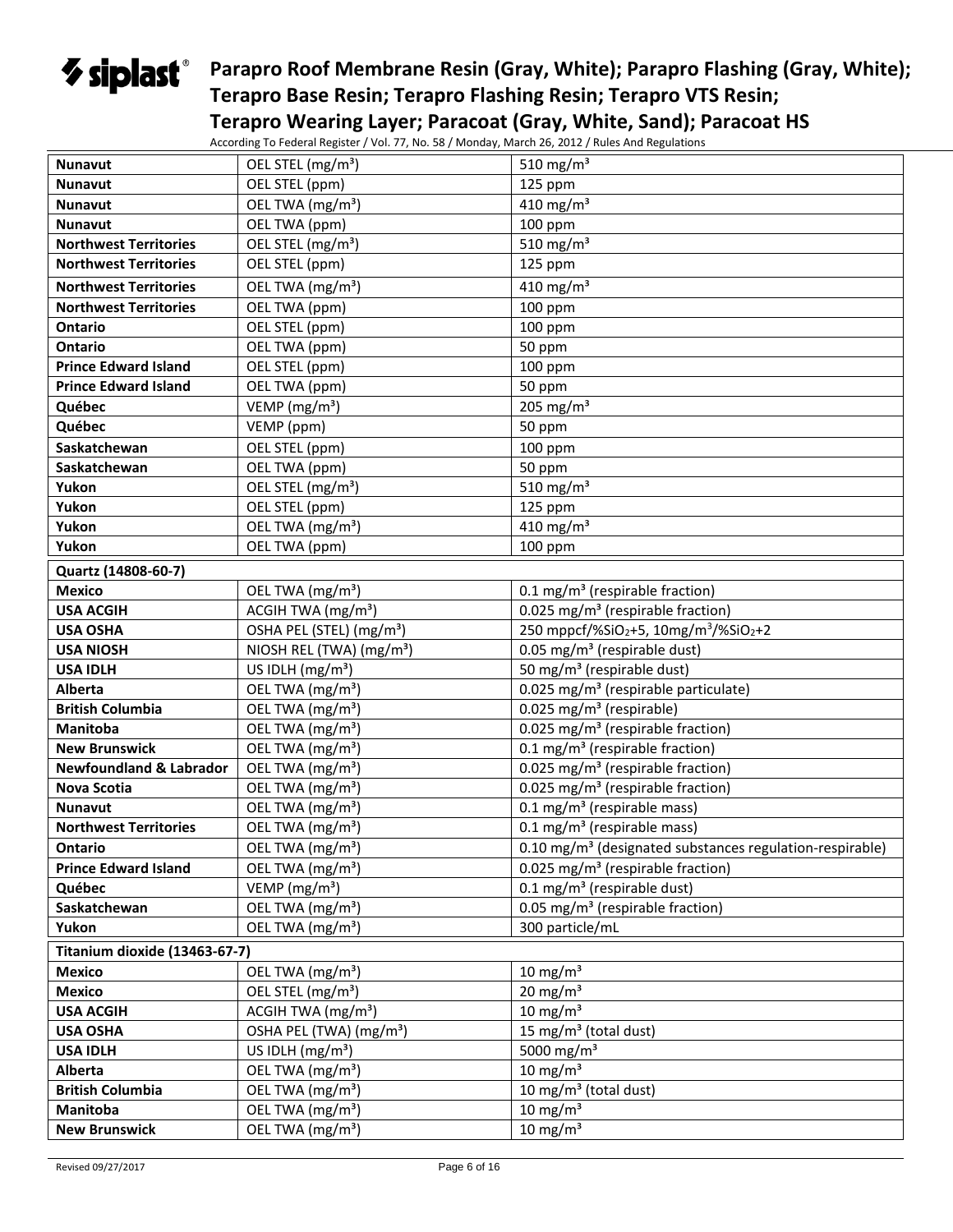# $\gamma$  siplast $\degree$

## **Parapro Roof Membrane Resin (Gray, White); Parapro Flashing (Gray, White); Terapro Base Resin; Terapro Flashing Resin; Terapro VTS Resin; Terapro Wearing Layer; Paracoat (Gray, White, Sand); Paracoat HS**

| $1$ crapto wearing Layer, randebat (Gray, writte, Sand), ran                                     |  |  |
|--------------------------------------------------------------------------------------------------|--|--|
| According To Federal Register / Vol. 77, No. 58 / Monday, March 26, 2012 / Rules And Regulations |  |  |

| <b>Newfoundland &amp; Labrador</b> | OEL TWA (mg/m <sup>3</sup> )  | $10 \text{ mg/m}^3$                                              |
|------------------------------------|-------------------------------|------------------------------------------------------------------|
| <b>Nova Scotia</b>                 | OEL TWA (mg/m <sup>3</sup> )  | $10 \text{ mg/m}^3$                                              |
| <b>Nunavut</b>                     | OEL TWA (mg/m <sup>3</sup> )  | 5 mg/m <sup>3</sup> (respirable mass)                            |
| <b>Northwest Territories</b>       | OEL TWA (mg/m <sup>3</sup> )  | 5 mg/m <sup>3</sup> (respirable mass)                            |
| <b>Ontario</b>                     | OEL TWA (mg/m <sup>3</sup> )  | 10 mg/m $3$                                                      |
| <b>Prince Edward Island</b>        | OEL TWA (mg/m <sup>3</sup> )  | 10 mg/m <sup>3</sup>                                             |
| Québec                             | VEMP ( $mg/m3$ )              | 10 mg/m <sup>3</sup> (containing no Asbestos and <1% Crystalline |
|                                    |                               | silica-total dust)                                               |
| Saskatchewan                       | OEL STEL (mg/m <sup>3</sup> ) | $20 \text{ mg/m}^3$                                              |
| Saskatchewan                       | OEL TWA (mg/m <sup>3</sup> )  | $10 \text{ mg/m}^3$                                              |
| Yukon                              | OEL STEL (mg/m <sup>3</sup> ) | $20 \text{ mg/m}^3$                                              |
| Yukon                              | OEL TWA (mg/m <sup>3</sup> )  | 30 mppcf                                                         |
| Silica, amorphous (7631-86-9)      |                               |                                                                  |
| <b>USA NIOSH</b>                   | NIOSH REL (TWA) $(mg/m3)$     | 6 mg/ $m3$                                                       |
| <b>USA IDLH</b>                    | US IDLH $(mg/m3)$             | 3000 mg/m <sup>3</sup>                                           |
| <b>Nunavut</b>                     | OEL TWA (mg/m <sup>3</sup> )  | $2 \text{ mg/m}^3$ (respirable mass)                             |
| <b>Northwest Territories</b>       | OEL TWA (mg/m <sup>3</sup> )  | $2 \text{ mg/m}^3$ (respirable mass)                             |
| Yukon                              | OEL TWA (mg/m <sup>3</sup> )  | 300 particle/mL (as measured by Konimeter                        |
|                                    |                               | instrumentation)                                                 |

#### **Exposure Controls**

**Appropriate Engineering Controls:** Ensure all national/local regulations are observed. Gas detectors should be used when flammable gases/vapors may be released. Proper grounding procedures to avoid static electricity should be followed. Use explosionproof equipment. Emergency eye wash fountains and safety showers should be available in the immediate vicinity of any potential exposure. Ensure adequate ventilation, especially in confined areas.

**Personal Protective Equipment:** Protective clothing. Gloves. Insufficient ventilation: wear respiratory protection. Protective goggles.



**Materials for Protective Clothing:** Chemically resistant materials and fabrics. Wear fire/flame resistant/retardant clothing.

**Hand Protection:** Wear chemically resistant protective gloves.

**Eye Protection:** Chemical goggles or safety glasses.

**Skin and Body Protection:** Wear suitable protective clothing.

**Respiratory Protection:** Use NIOSH-approved air-purifying or supplied-air respirator where airborne concentrations of vapor or mist are expected to exceed exposure limits.

**Thermal Hazard Protection:** Wear suitable protective clothing.

**Other Information:** When using, do not eat, drink or smoke.

## **SECTION 9: PHYSICAL AND CHEMICAL PROPERTIES**

**Information on Basic Physical and Chemical Properties**

| <b>Physical State</b>   | Liquid                                |                                         |
|-------------------------|---------------------------------------|-----------------------------------------|
| Appearance              | ÷                                     | White, pebble gray, gray, beige         |
| Odor                    |                                       | Methyl methacrylate, Light Floral Scent |
| <b>Odor Threshold</b>   | Not available                         |                                         |
| рH                      | Not available                         |                                         |
| <b>Evaporation Rate</b> | Not available                         |                                         |
| <b>Melting Point</b>    | Not available                         |                                         |
| <b>Freezing Point</b>   | Not available                         |                                         |
| <b>Boiling Point</b>    | Not available<br>$\ddot{\phantom{a}}$ |                                         |
|                         |                                       |                                         |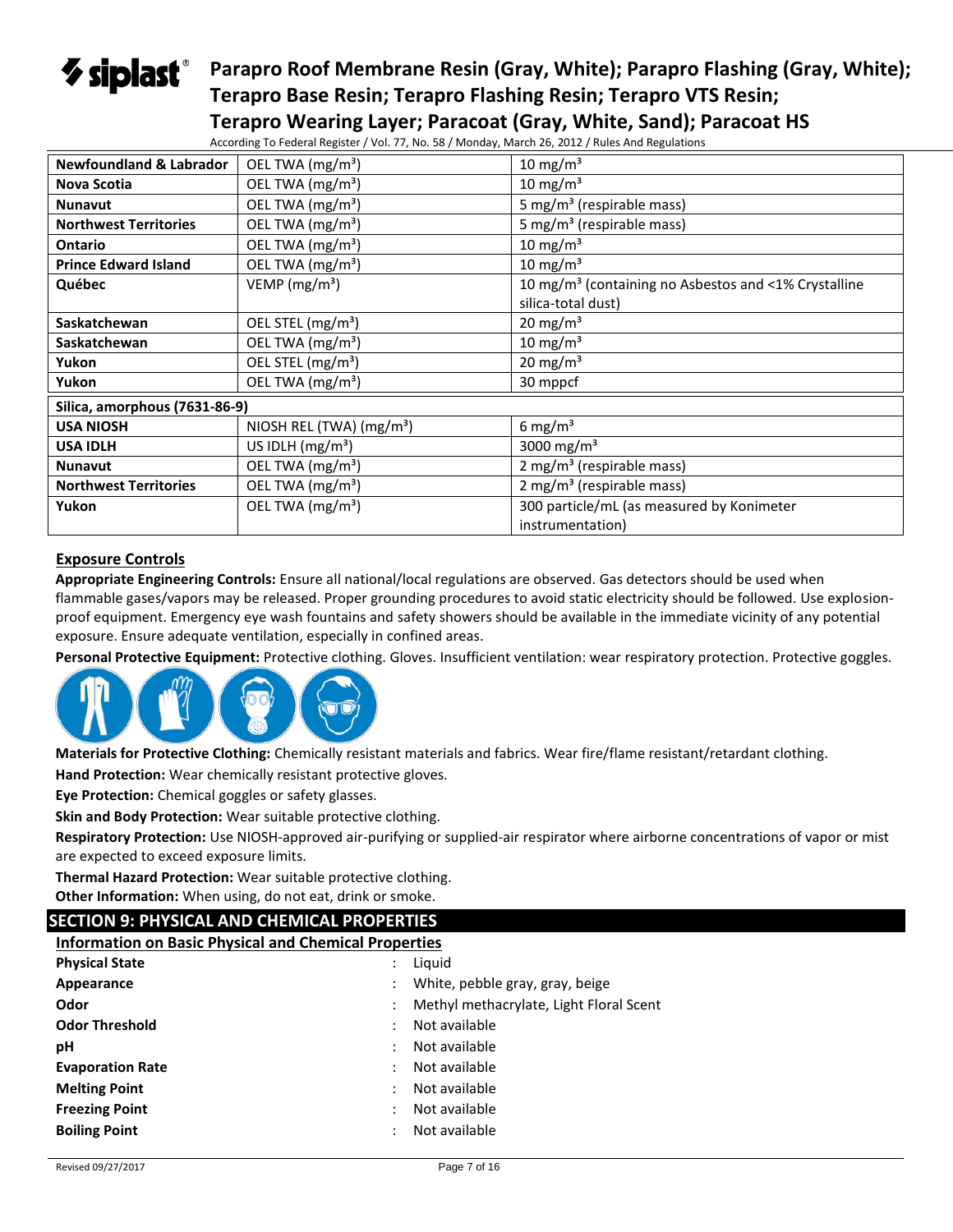## **Parapro Roof Membrane Resin (Gray, White); Parapro Flashing (Gray, White);**  $\bm{\triangledown}$  siplast $\degree$ **Terapro Base Resin; Terapro Flashing Resin; Terapro VTS Resin;**

**Terapro Wearing Layer; Paracoat (Gray, White, Sand); Paracoat HS**

According To Federal Register / Vol. 77, No. 58 / Monday, March 26, 2012 / Rules And Regulations

| <b>Flash Point</b>                                         | $\ddot{\phantom{a}}$ | 10 °C (50.00 °F)                                                      |
|------------------------------------------------------------|----------------------|-----------------------------------------------------------------------|
| <b>Auto-ignition Temperature</b>                           |                      | Not available                                                         |
| <b>Decomposition Temperature</b>                           |                      | Not available                                                         |
| Flammability (solid, gas)                                  |                      | Not available                                                         |
| Lower Flammable Limit                                      |                      | Not available                                                         |
| Upper Flammable Limit                                      |                      | Not available                                                         |
| <b>Vapor Pressure</b>                                      |                      | $>$ 1000 hPa @50°C (122°F)                                            |
| <b>Relative Vapor Density at 20 °C</b>                     |                      | Not available                                                         |
| <b>Relative Density</b>                                    |                      | Not available                                                         |
| Specific gravity / density                                 |                      | 0.97 - 1.4 g/ml @21°C (69.8°F)                                        |
| <b>Specific Gravity</b>                                    |                      | Not available                                                         |
| Solubility                                                 |                      | Insoluble in water.                                                   |
| <b>Partition Coefficient: N-octanol/water</b>              |                      | Not available                                                         |
| <b>Viscosity</b>                                           |                      | 25-42 dPa*s @20°C (68°F)                                              |
| <b>Percent VOC Content Catalyzed</b>                       |                      | Less than 50 grams per liter                                          |
| <b>Explosion Data – Sensitivity to Mechanical Impact</b> : |                      | Not expected to present an explosion hazard due to mechanical impact. |

**Explosion Data – Sensitivity to Static Discharge** : Static discharge could act as an ignition source.

## **SECTION 10: STABILITY AND REACTIVITY**

**Reactivity:** Product may polymerize at 60°C (>140°F), causing an exothermic reaction which may cause container damage or fire. May react with peroxides, oxidizers, and incompatibilities.

**Chemical Stability:** Highly flammable liquid and vapor. May form flammable/explosive vapor-air mixture.

**Possibility of Hazardous Reactions:** Hazardous polymerization may occur.

**Conditions to Avoid:** Direct sunlight. Extremely high or low temperatures. Heat. Ignition sources. Incompatible materials. **Incompatible Materials:** Strong acids. Strong bases. Strong oxidizers.

**Hazardous Decomposition Products:** Carbon oxides (CO, CO2). May release flammable gases. Toxic gases. Nitrogen oxides. Hydrocarbons. Methyl methacrylate. Oxides of titanium.

## **SECTION 11: TOXICOLOGICAL INFORMATION**

**Information on Toxicological Effects - Product**

**Acute Toxicity:** Harmful if swallowed.

#### **LD50 and LC50 Data:**

Parapro Roof Membrane Resin (Gray, White); Paracoat; Terapro Base Resin; Terapro Flashing Resin; Terapro VTS Resin; Terapro Wearing Layer; Parapro Flashing (Gray, White); Paracoat Sand (Gray, White)

**ATE US (oral)** 1749.78 mg/kg body weight

**Skin Corrosion/Irritation:** Causes skin irritation.

**Serious Eye Damage/Irritation:** Causes serious eye irritation.

**Respiratory or Skin Sensitization:** May cause allergy or asthma symptoms or breathing difficulties if inhaled. May cause an allergic skin reaction.

**Germ Cell Mutagenicity:** May cause genetic defects.

**Teratogenicity:** Not available

**Carcinogenicity:** May cause cancer.

**Specific Target Organ Toxicity (Repeated Exposure):** Not classified

**Reproductive Toxicity:** May damage fertility or the unborn child.

**Specific Target Organ Toxicity (Single Exposure):** May cause respiratory irritation. May cause drowsiness or dizziness.

**Aspiration Hazard:** Not classified

**Symptoms/Injuries After Inhalation:** May cause respiratory irritation. Exposure may produce an allergic reaction. May cause drowsiness or dizziness.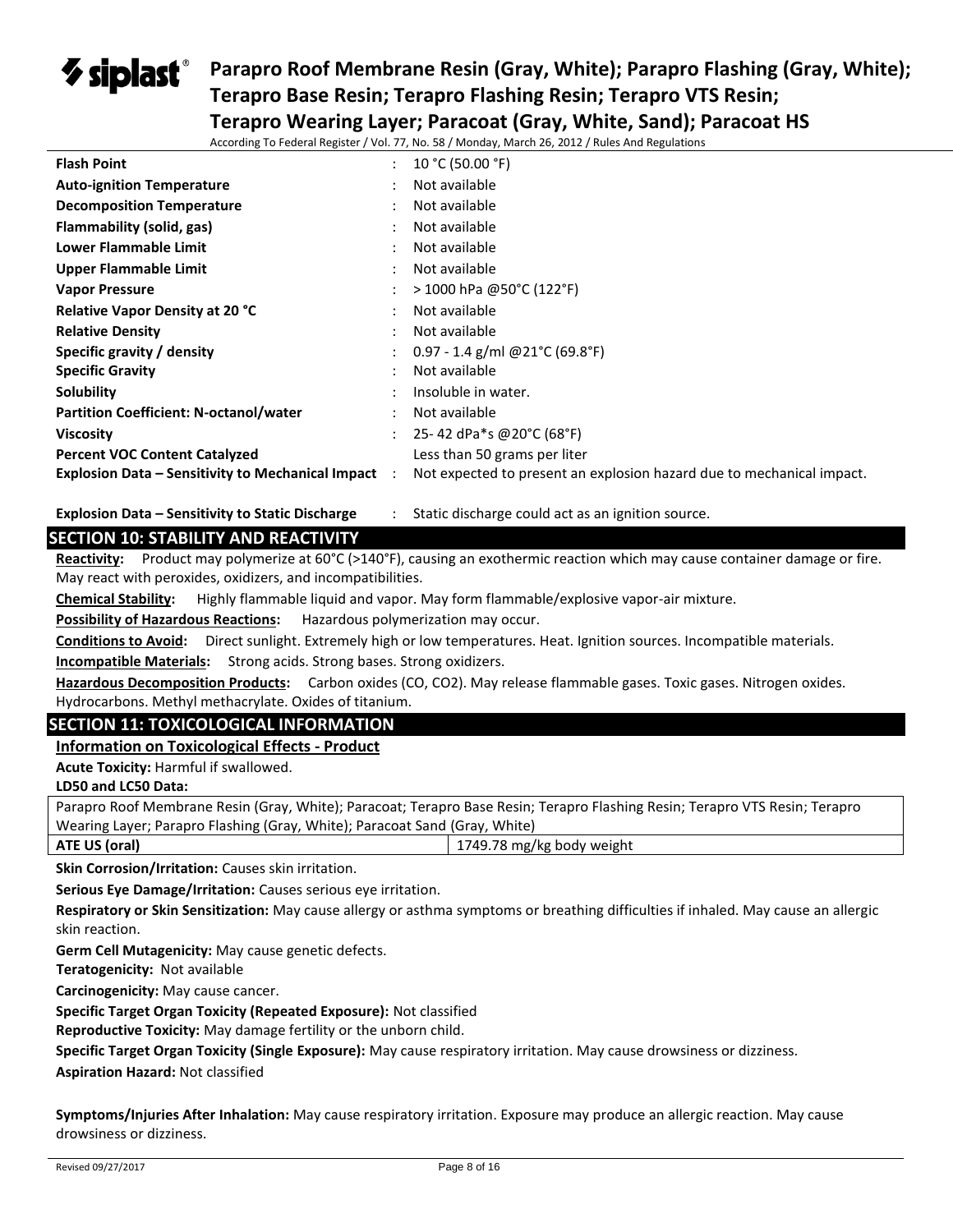## *V* siplast® **Parapro Roof Membrane Resin (Gray, White); Parapro Flashing (Gray, White); Terapro Base Resin; Terapro Flashing Resin; Terapro VTS Resin; Terapro Wearing Layer; Paracoat (Gray, White, Sand); Paracoat HS**

According To Federal Register / Vol. 77, No. 58 / Monday, March 26, 2012 / Rules And Regulations

**Symptoms/Injuries After Skin Contact:** Causes skin irritation. May cause an allergic skin reaction.

**Symptoms/Injuries After Eye Contact:** Causes eye irritation.

**Symptoms/Injuries After Ingestion:** Swallowing a small quantity of this material will result in serious health hazard.

**Chronic Symptoms:** May damage fertility. May damage the unborn child. May cause heritable genetic damage. May cause cancer.

#### **Information on Toxicological Effects - Ingredient(s)**

**LD50 and LC50 Data:**

| Methyl methacrylate (80-62-6)    |                |  |  |
|----------------------------------|----------------|--|--|
| LD50 Oral Rat                    | 7900 mg/kg     |  |  |
| <b>LC50 Inhalation Rat</b>       | 4632 ppm/4h    |  |  |
| 2-Ethylhexyl acrylate (103-11-7) |                |  |  |
| LD50 Oral Rat                    | 4435 mg/kg     |  |  |
| <b>LD50 Dermal Rabbit</b>        | 7522 mg/kg     |  |  |
| Quartz (14808-60-7)              |                |  |  |
| LD50 Oral Rat                    | > 5000 mg/kg   |  |  |
| <b>LD50 Dermal Rat</b>           | $> 5000$ mg/kg |  |  |
| Titanium dioxide (13463-67-7)    |                |  |  |
| LD50 Oral Rat                    | $>10000$ mg/kg |  |  |

| Naphtha, petroleum, hydrodesulfurized heavy (64742-82-1) |                          |  |
|----------------------------------------------------------|--------------------------|--|
| LD50 Oral Rat                                            | $>$ 5000 mg/kg           |  |
| <b>LD50 Dermal Rabbit</b>                                | > 3160 mg/kg             |  |
|                                                          |                          |  |
| Solvent naphtha, petroleum, light aromatic (64742-95-6)  |                          |  |
| <b>LD50 Dermal Rabbit</b>                                | > 2000 mg/kg             |  |
| <b>LC50 Inhalation Rat</b>                               | 3400 ppm/4h              |  |
| ATE US (gases)                                           | 3,400.00 ppmV/4h         |  |
| Methyl methacrylate (80-62-6)                            |                          |  |
| <b>IARC Group</b>                                        | 3                        |  |
| 2-Ethylhexyl acrylate (103-11-7)                         |                          |  |
| <b>IARC Group</b>                                        | 3                        |  |
| Quartz (14808-60-7)                                      |                          |  |
| <b>IARC Group</b>                                        | $\mathbf{1}$             |  |
| <b>National Toxicity Program (NTP) Status</b>            | Known Human Carcinogens. |  |
| Titanium dioxide (13463-67-7)                            |                          |  |
| <b>IARC Group</b>                                        | 2B                       |  |

## **SECTION 12: ECOLOGICAL INFORMATION**

**Toxicity** 

**Ecology - General:** Harmful to aquatic life with long lasting effects.

| Methyl methacrylate (80-62-6)    |                                                                                    |
|----------------------------------|------------------------------------------------------------------------------------|
| LC50 Fish 1                      | 243 - 275 mg/l (Exposure time: 96 h - Species: Pimephales promelas [flow-through]) |
| EC50 Daphnia 1                   | 69 mg/l (Exposure time: 48 h - Species: Daphnia magna)                             |
| <b>LC 50 Fish 2</b>              | 125.5 - 190.7 mg/l (Exposure time: 96 h - Species: Pimephales promelas [static])   |
| 2-Ethylhexyl acrylate (103-11-7) |                                                                                    |
| EC50 Daphnia 1                   | 17.45 mg/l (Exposure time: 48 h - Species: Daphnia magna)                          |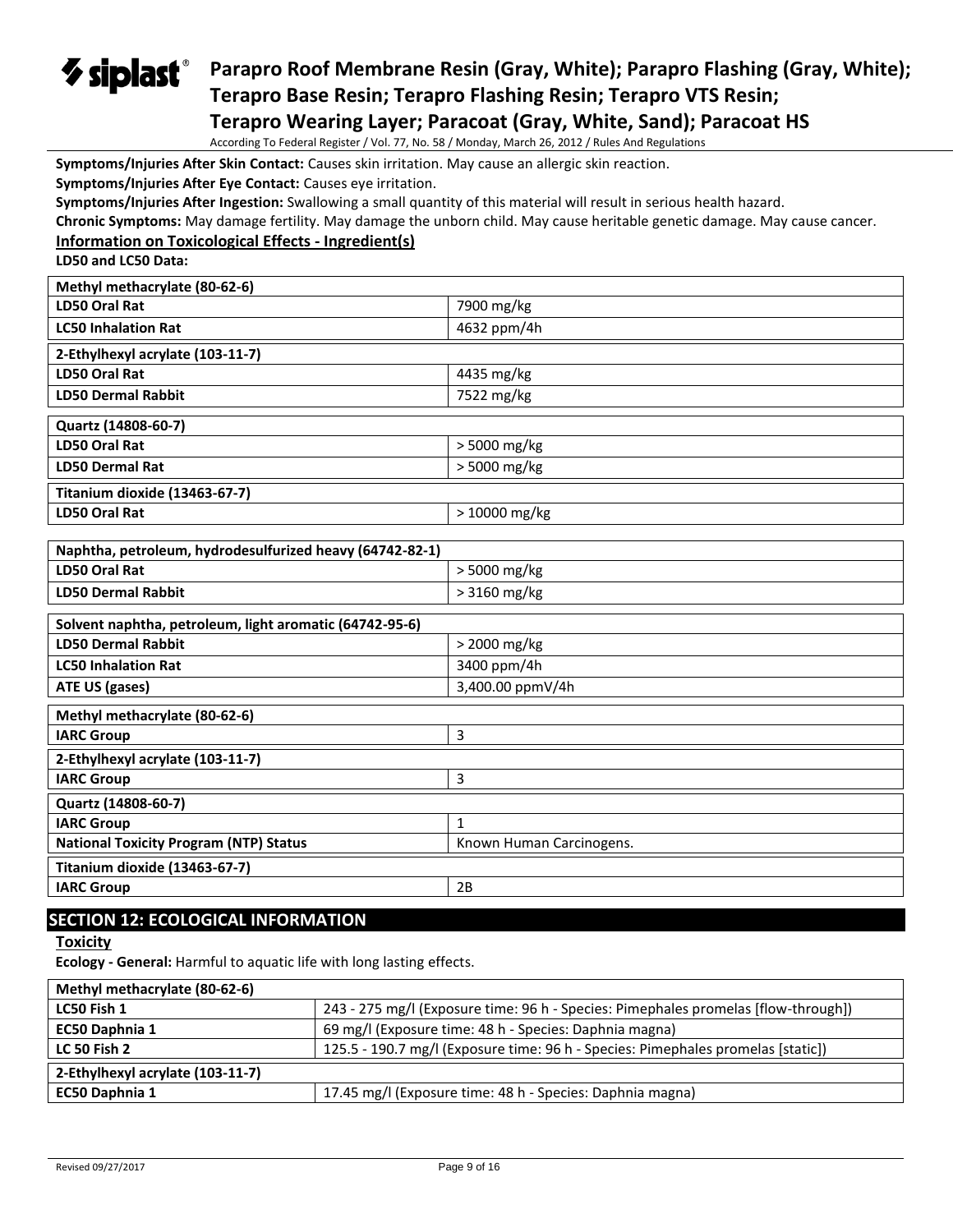## *V* siplast® **Parapro Roof Membrane Resin (Gray, White); Parapro Flashing (Gray, White); Terapro Base Resin; Terapro Flashing Resin; Terapro VTS Resin; Terapro Wearing Layer; Paracoat (Gray, White, Sand); Paracoat HS**

According To Federal Register / Vol. 77, No. 58 / Monday, March 26, 2012 / Rules And Regulations

| Solvent naphtha, petroleum, light aromatic (64742-95-6)                         |  |
|---------------------------------------------------------------------------------|--|
| . 9.22 mg/l (Exposure time: 96 h - Species: Oncorhynchus mykiss)<br>LC50 Fish 1 |  |
| 6.14 mg/l (Exposure time: 48 h - Species: Daphnia magna)<br>EC50 Daphnia 1      |  |

#### **Persistence and Degradability** Not available

#### **Bioaccumulative Potential**

| Parapro Roof Membrane Resin (Gray, White); Paracoat; Terapro Base Resin; Terapro Flashing Resin; Terapro VTS Resin; Terapro |                  |  |
|-----------------------------------------------------------------------------------------------------------------------------|------------------|--|
| Wearing Layer; Parapro Flashing (Gray, White); Paracoat Sand (Gray, White)                                                  |                  |  |
| <b>Bioaccumulative Potential</b>                                                                                            | Not established. |  |
| Methyl methacrylate (80-62-6)                                                                                               |                  |  |
| Log Pow                                                                                                                     | 0.7              |  |
| 2-Ethylhexyl acrylate (103-11-7)                                                                                            |                  |  |
| Log Pow                                                                                                                     | 4.64 (at 25 °C)  |  |
|                                                                                                                             |                  |  |

### **Mobility in Soil** Not available

## **Other Adverse Effects**

**Other Information:** Avoid release to the environment.

#### **SECTION 13: DISPOSAL CONSIDERATIONS**

**Waste Disposal Recommendations:** Dispose of waste material in accordance with all local, regional, national, provincial, territorial and international regulations.

**Additional Information:** Handle empty containers with care because residual vapors are flammable.

## **SECTION 14: TRANSPORT INFORMATION**

| In Accordance with DOT       |                  |  |
|------------------------------|------------------|--|
| <b>Proper Shipping Name</b>  | : PAINT          |  |
| <b>Hazard Class</b>          | 3                |  |
| <b>Identification Number</b> | : UN1263         |  |
| <b>Label Codes</b>           | : 3              |  |
| <b>Packing Group</b>         | $:$ $\mathbb{I}$ |  |
| <b>ERG Number</b>            | : 128            |  |
| In Accordance with IMDG      |                  |  |
| <b>Proper Shipping Name</b>  | : PAINT          |  |
| <b>Hazard Class</b>          | : 3              |  |
| <b>Identification Number</b> | : UN1263         |  |
| <b>Packing Group</b>         | $\pm$ 11         |  |
| <b>Label Codes</b>           | : 3              |  |
| EmS-No. (Fire)               | $: F-E$          |  |
| EmS-No. (Spillage)           | $: S-E$          |  |
| In Accordance with IATA      |                  |  |
| <b>Proper Shipping Name</b>  | : PAINT          |  |
| <b>Packing Group</b>         | : II             |  |
| <b>Identification Number</b> | : UN1263         |  |
| <b>Hazard Class</b>          | : 3              |  |
| <b>Label Codes</b>           | : 3              |  |
| <b>ERG Code (IATA)</b>       | : 3L             |  |
| In Accordance with TDG       |                  |  |
| <b>Proper Shipping Name</b>  | : PAINT          |  |
| <b>Packing Group</b>         | : II             |  |
| <b>Hazard Class</b>          | : 3              |  |
| <b>Identification Number</b> | : UN1263         |  |
| <b>Label Codes</b>           | : 3              |  |
|                              |                  |  |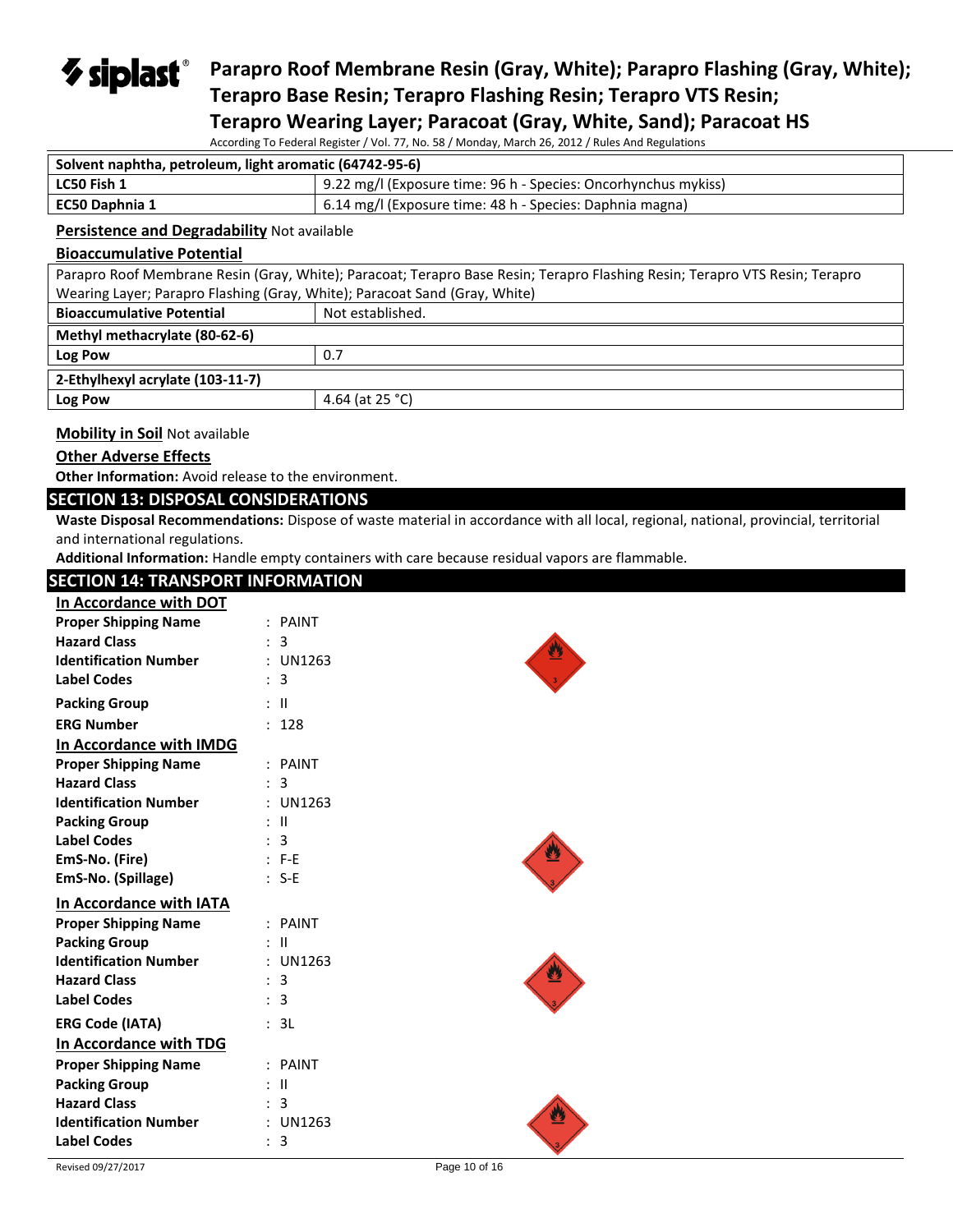**Parapro Roof Membrane Resin (Gray, White); Parapro Flashing (Gray, White); Terapro Base Resin; Terapro Flashing Resin; Terapro VTS Resin;** 

**Terapro Wearing Layer; Paracoat (Gray, White, Sand); Paracoat HS**

According To Federal Register / Vol. 77, No. 58 / Monday, March 26, 2012 / Rules And Regulations

| <b>SECTION 15: REGULATORY INFORMATION</b>                                                                                                                                                 |                                                                |  |
|-------------------------------------------------------------------------------------------------------------------------------------------------------------------------------------------|----------------------------------------------------------------|--|
| <b>US Federal Regulations</b>                                                                                                                                                             |                                                                |  |
| Parapro Roof Membrane Resin (Gray, White); Paracoat; Terapro Base Resin; Terapro Flashing Resin; Terapro VTS Resin; Terapro                                                               |                                                                |  |
| Wearing Layer; Parapro Flashing (Gray, White); Paracoat Sand (Gray, White)                                                                                                                |                                                                |  |
| SARA Section 311/312 Hazard Classes                                                                                                                                                       | Fire hazard                                                    |  |
|                                                                                                                                                                                           | Immediate (acute) health hazard                                |  |
|                                                                                                                                                                                           | Delayed (chronic) health hazard                                |  |
| Methyl methacrylate (80-62-6)                                                                                                                                                             |                                                                |  |
| Listed on the United States TSCA (Toxic Substances Control Act) inventory                                                                                                                 |                                                                |  |
| Listed on United States SARA Section 313                                                                                                                                                  |                                                                |  |
| <b>SARA Section 313 - Emission Reporting</b>                                                                                                                                              | 1.0%                                                           |  |
| 2-Ethylhexyl acrylate (103-11-7)                                                                                                                                                          |                                                                |  |
| Listed on the United States TSCA (Toxic Substances Control Act) inventory                                                                                                                 |                                                                |  |
| Quartz (14808-60-7)                                                                                                                                                                       |                                                                |  |
| Listed on the United States TSCA (Toxic Substances Control Act) inventory                                                                                                                 |                                                                |  |
|                                                                                                                                                                                           |                                                                |  |
| <b>Titanium dioxide (13463-67-7)</b>                                                                                                                                                      |                                                                |  |
| Listed on the United States TSCA (Toxic Substances Control Act) inventory                                                                                                                 |                                                                |  |
| Naphtha, petroleum, hydrodesulfurized heavy (64742-82-1)                                                                                                                                  |                                                                |  |
| Listed on the United States TSCA (Toxic Substances Control Act) inventory                                                                                                                 |                                                                |  |
|                                                                                                                                                                                           |                                                                |  |
| Solvent naphtha, petroleum, light aromatic (64742-95-6)                                                                                                                                   |                                                                |  |
| Listed on the United States TSCA (Toxic Substances Control Act) inventory                                                                                                                 |                                                                |  |
| <b>US State Regulations</b>                                                                                                                                                               |                                                                |  |
| Quartz (14808-60-7)                                                                                                                                                                       |                                                                |  |
| U.S. - California - Proposition 65 - Carcinogens List                                                                                                                                     | WARNING: This product contains chemicals known to the State of |  |
|                                                                                                                                                                                           | California to cause cancer.                                    |  |
| Titanium dioxide (13463-67-7)                                                                                                                                                             |                                                                |  |
| U.S. - California - Proposition 65 - Carcinogens List                                                                                                                                     | WARNING: This product contains chemicals known to the State of |  |
|                                                                                                                                                                                           | California to cause cancer.                                    |  |
| Methyl methacrylate (80-62-6)                                                                                                                                                             |                                                                |  |
| U.S. - California - Toxic Air Contaminant List (AB 1807, AB 2728)                                                                                                                         |                                                                |  |
| U.S. - Colorado - Hazardous Wastes - Discarded Chemical Products, Off-Specification Species, Container and Spill Residues                                                                 |                                                                |  |
| U.S. - Connecticut - Hazardous Air Pollutants - HLVs (30 min)                                                                                                                             |                                                                |  |
| U.S. - Connecticut - Hazardous Air Pollutants - HLVs (8 hr)                                                                                                                               |                                                                |  |
| U.S. - Delaware - Pollutant Discharge Requirements - Reportable Quantities                                                                                                                |                                                                |  |
| U.S. - Idaho - Non-Carcinogenic Toxic Air Pollutants - Acceptable Ambient Concentrations                                                                                                  |                                                                |  |
| U.S. - Idaho - Non-Carcinogenic Toxic Air Pollutants - Emission Levels (ELs)                                                                                                              |                                                                |  |
| U.S. - Idaho - Occupational Exposure Limits - TWAs                                                                                                                                        |                                                                |  |
| U.S. - Illinois - Toxic Air Contaminants                                                                                                                                                  |                                                                |  |
| U.S. - Louisiana - Reportable Quantity List for Pollutants                                                                                                                                |                                                                |  |
| U.S. - Maine - Air Pollutants - Hazardous Air Pollutants                                                                                                                                  |                                                                |  |
| U.S. - Massachusetts - Allowable Ambient Limits (AALs)<br>U.S. - Massachusetts - Allowable Threshold Concentrations (ATCs)                                                                |                                                                |  |
| U.S. - Massachusetts - Oil & Hazardous Material List - Groundwater Reportable Concentration - Reporting Category 1                                                                        |                                                                |  |
|                                                                                                                                                                                           |                                                                |  |
| U.S. - Massachusetts - Oil & Hazardous Material List - Groundwater Reportable Concentration - Reporting Category 2                                                                        |                                                                |  |
| U.S. - Massachusetts - Oil & Hazardous Material List - Reportable Quantity<br>U.S. - Massachusetts - Oil & Hazardous Material List - Soil Reportable Concentration - Reporting Category 1 |                                                                |  |
| U.S. - Massachusetts - Oil & Hazardous Material List - Soil Reportable Concentration - Reporting Category 2                                                                               |                                                                |  |
| Revised 09/27/2017                                                                                                                                                                        | Page 11 of 16                                                  |  |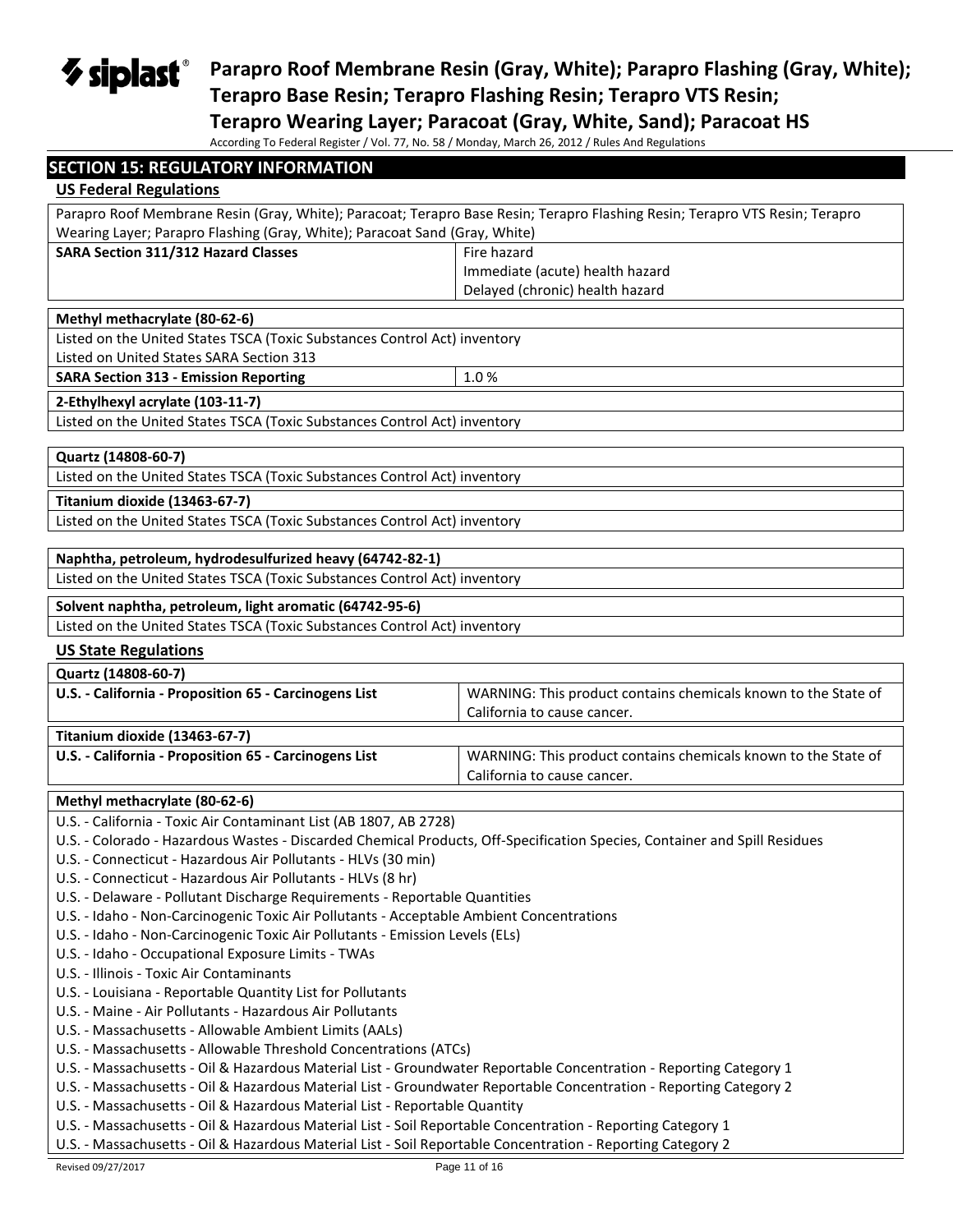## **Parapro Roof Membrane Resin (Gray, White); Parapro Flashing (Gray, White); Terapro Base Resin; Terapro Flashing Resin; Terapro VTS Resin; Terapro Wearing Layer; Paracoat (Gray, White, Sand); Paracoat HS**

According To Federal Register / Vol. 77, No. 58 / Monday, March 26, 2012 / Rules And Regulations

| According To Federal Register / VOI. 77, NO. 30 / Monday, March 20, 2012 / Rules And Regulations                              |
|-------------------------------------------------------------------------------------------------------------------------------|
| RTK - U.S. - Massachusetts - Right To Know List                                                                               |
| U.S. - Massachusetts - Threshold Effects Exposure Limits (TELs)                                                               |
| U.S. - Massachusetts - Toxics Use Reduction Act                                                                               |
| U.S. - Michigan - Occupational Exposure Limits - TWAs                                                                         |
| U.S. - Michigan - Polluting Materials List                                                                                    |
| U.S. - Minnesota - Chemicals of High Concern                                                                                  |
| U.S. - Minnesota - Hazardous Substance List                                                                                   |
| U.S. - Minnesota - Permissible Exposure Limits - TWAs                                                                         |
| U.S. - New Hampshire - Regulated Toxic Air Pollutants - Ambient Air Levels (AALs) - 24-Hour                                   |
| U.S. - New Hampshire - Regulated Toxic Air Pollutants - Ambient Air Levels (AALs) - Annual                                    |
| U.S. - New Jersey - Discharge Prevention - List of Hazardous Substances                                                       |
| U.S. - New Jersey - Environmental Hazardous Substances List                                                                   |
| RTK - U.S. - New Jersey - Right to Know Hazardous Substance List                                                              |
| U.S. - New Jersey - Special Health Hazards Substances List                                                                    |
| U.S. - New York - Occupational Exposure Limits - TWAs                                                                         |
| U.S. - New York - Reporting of Releases Part 597 - List of Hazardous Substances                                               |
| U.S. - North Dakota - Air Pollutants - Guideline Concentrations - 1-Hour                                                      |
| U.S. - North Dakota - Air Pollutants - Guideline Concentrations - 8-Hour                                                      |
| U.S. - North Dakota - Hazardous Wastes - Discarded Chemical Products, Off-Specification Species, Container and Spill Residues |
| U.S. - Oregon - Permissible Exposure Limits - TWAs                                                                            |
| RTK - U.S. - Pennsylvania - RTK (Right to Know) - Environmental Hazard List                                                   |
| RTK - U.S. - Pennsylvania - RTK (Right to Know) List                                                                          |
| U.S. - Rhode Island - Air Toxics - Acceptable Ambient Levels - 24-Hour                                                        |
| U.S. - South Carolina - Toxic Air Pollutants - Maximum Allowable Concentrations                                               |
| U.S. - South Carolina - Toxic Air Pollutants - Pollutant Categories                                                           |
| U.S. - Tennessee - Occupational Exposure Limits - TWAs                                                                        |
| U.S. - Texas - Effects Screening Levels - Long Term                                                                           |
| U.S. - Texas - Effects Screening Levels - Short Term                                                                          |
| U.S. - Vermont - Hazardous Waste - Hazardous Constituents                                                                     |
| U.S. - Vermont - Permissible Exposure Limits - TWAs                                                                           |
| U.S. - Washington - Dangerous Waste - Dangerous Waste Constituents List                                                       |
| U.S. - Washington - Dangerous Waste - Discarded Chemical Products List                                                        |
| U.S. - Washington - Permissible Exposure Limits - STELs                                                                       |
| U.S. - Washington - Permissible Exposure Limits - TWAs                                                                        |
| U.S. - Wisconsin - Hazardous Air Contaminants - All Sources - Emissions From Stack Heights 25 Feet to Less Than 40 Feet       |
| U.S. - Wisconsin - Hazardous Air Contaminants - All Sources - Emissions From Stack Heights 40 Feet to Less Than 75 Feet       |
| U.S. - Wisconsin - Hazardous Air Contaminants - All Sources - Emissions From Stack Heights 75 Feet or Greater                 |
| U.S. - Wisconsin - Hazardous Air Contaminants - All Sources - Emissions From Stack Heights Less Than 25 Feet                  |
|                                                                                                                               |
| 2-Ethylhexyl acrylate (103-11-7)                                                                                              |
| U.S. - Massachusetts - Oil & Hazardous Material List - Groundwater Reportable Concentration - Reporting Category 1            |
| U.S. - Massachusetts - Oil & Hazardous Material List - Groundwater Reportable Concentration - Reporting Category 2            |
| U.S. - Massachusetts - Oil & Hazardous Material List - Reportable Quantity                                                    |
| U.S. - Massachusetts - Oil & Hazardous Material List - Soil Reportable Concentration - Reporting Category 1                   |
| U.S. - Massachusetts - Oil & Hazardous Material List - Soil Reportable Concentration - Reporting Category 2                   |
| RTK - U.S. - Massachusetts - Right To Know List                                                                               |
| RTK - U.S. - New Jersey - Right to Know Hazardous Substance List                                                              |
| U.S. - New Jersey - Special Health Hazards Substances List                                                                    |
| RTK - U.S. - Pennsylvania - RTK (Right to Know) List                                                                          |
| U.S. - Texas - Effects Screening Levels - Long Term                                                                           |
| U.S. - Texas - Effects Screening Levels - Short Term                                                                          |
| Quartz (14808-60-7)                                                                                                           |

U.S. - Idaho - Non-Carcinogenic Toxic Air Pollutants - Acceptable Ambient Concentrations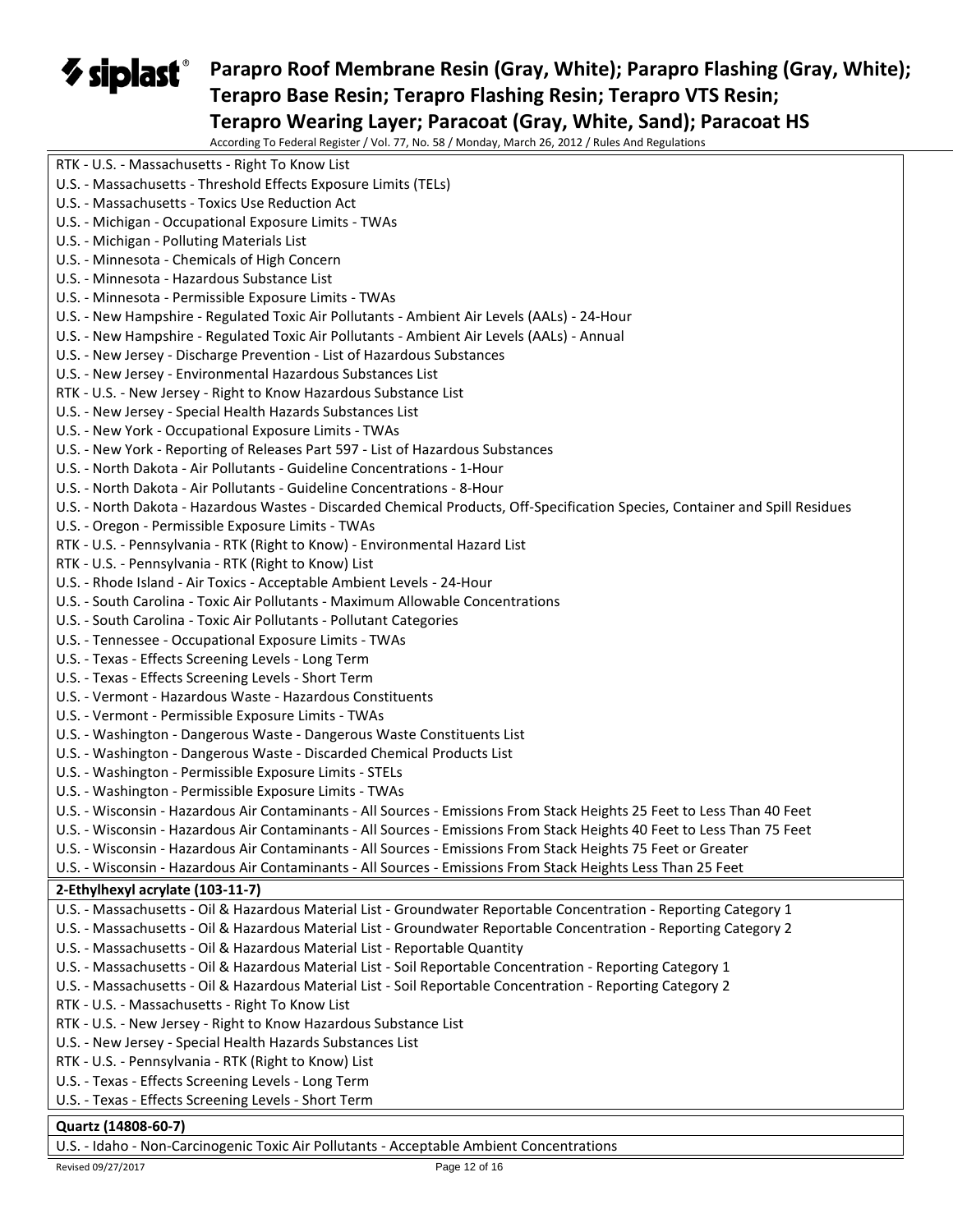## **Parapro Roof Membrane Resin (Gray, White); Parapro Flashing (Gray, White); Terapro Base Resin; Terapro Flashing Resin; Terapro VTS Resin; Terapro Wearing Layer; Paracoat (Gray, White, Sand); Paracoat HS**

According To Federal Register / Vol. 77, No. 58 / Monday, March 26, 2012 / Rules And Regulations

| According To Federal Register / VOI. 77, NO. 58 / MONday, March 26, 2012 / Rules And Regulations                  |
|-------------------------------------------------------------------------------------------------------------------|
| U.S. - Idaho - Non-Carcinogenic Toxic Air Pollutants - Emission Levels (ELs)                                      |
| U.S. - Idaho - Occupational Exposure Limits - Mineral Dusts                                                       |
| U.S. - Illinois - Toxic Air Contaminant Carcinogens                                                               |
| U.S. - Illinois - Toxic Air Contaminants                                                                          |
| U.S. - Maine - Chemicals of High Concern                                                                          |
| RTK - U.S. - Massachusetts - Right To Know List                                                                   |
| U.S. - Michigan - Occupational Exposure Limits - TWAs                                                             |
| U.S. - Minnesota - Chemicals of High Concern                                                                      |
| U.S. - Minnesota - Hazardous Substance List                                                                       |
| U.S. - Minnesota - Permissible Exposure Limits - TWAs                                                             |
| U.S. - New Hampshire - Regulated Toxic Air Pollutants - Ambient Air Levels (AALs) - 24-Hour                       |
| U.S. - New Hampshire - Regulated Toxic Air Pollutants - Ambient Air Levels (AALs) - Annual                        |
| RTK - U.S. - New Jersey - Right to Know Hazardous Substance List                                                  |
| U.S. - New Jersey - Special Health Hazards Substances List                                                        |
| U.S. - New York - Occupational Exposure Limits - Mineral Dusts                                                    |
| U.S. - New York - Occupational Exposure Limits - TWAs                                                             |
| U.S. - Oregon - Permissible Exposure Limits - Mineral Dusts                                                       |
| RTK - U.S. - Pennsylvania - RTK (Right to Know) List                                                              |
| U.S. - Tennessee - Occupational Exposure Limits - TWAs                                                            |
| U.S. - Texas - Effects Screening Levels - Long Term                                                               |
| U.S. - Texas - Effects Screening Levels - Short Term                                                              |
| U.S. - Vermont - Permissible Exposure Limits - TWAs                                                               |
| U.S. - Washington - Permissible Exposure Limits - STELs                                                           |
| U.S. - Washington - Permissible Exposure Limits - TWAs                                                            |
| Titanium dioxide (13463-67-7)                                                                                     |
|                                                                                                                   |
|                                                                                                                   |
| U.S. - Connecticut - Hazardous Air Pollutants - HLVs (30 min)                                                     |
| U.S. - Connecticut - Hazardous Air Pollutants - HLVs (8 hr)                                                       |
| U.S. - Idaho - Occupational Exposure Limits - TWAs                                                                |
| U.S. - Illinois - Toxic Air Contaminant Carcinogens                                                               |
| RTK - U.S. - Massachusetts - Right To Know List                                                                   |
| U.S. - Michigan - Occupational Exposure Limits - TWAs                                                             |
| U.S. - Minnesota - Chemicals of High Concern                                                                      |
| U.S. - Minnesota - Hazardous Substance List                                                                       |
| U.S. - Minnesota - Permissible Exposure Limits - TWAs                                                             |
| U.S. - New Hampshire - Regulated Toxic Air Pollutants - Ambient Air Levels (AALs) - 24-Hour                       |
| U.S. - New Hampshire - Regulated Toxic Air Pollutants - Ambient Air Levels (AALs) - Annual                        |
| RTK - U.S. - New Jersey - Right to Know Hazardous Substance List                                                  |
| U.S. - New York - Occupational Exposure Limits - TWAs                                                             |
| U.S. - North Dakota - Air Pollutants - Guideline Concentrations - 8-Hour                                          |
| U.S. - Oregon - Permissible Exposure Limits - TWAs                                                                |
| RTK - U.S. - Pennsylvania - RTK (Right to Know) List                                                              |
| U.S. - Tennessee - Occupational Exposure Limits - TWAs                                                            |
| U.S. - Texas - Effects Screening Levels - Long Term                                                               |
| U.S. - Texas - Effects Screening Levels - Short Term                                                              |
| U.S. - Vermont - Permissible Exposure Limits - TWAs                                                               |
| U.S. - Washington - Permissible Exposure Limits - STELs<br>U.S. - Washington - Permissible Exposure Limits - TWAs |
| Naphtha, petroleum, hydrodesulfurized heavy (64742-82-1)                                                          |

U.S. - Maine - Chemicals of High Concern

U.S. - Minnesota - Chemicals of High Concern

U.S. - Minnesota - Chemicals of High Concern - Persistent Bioaccumulative Toxins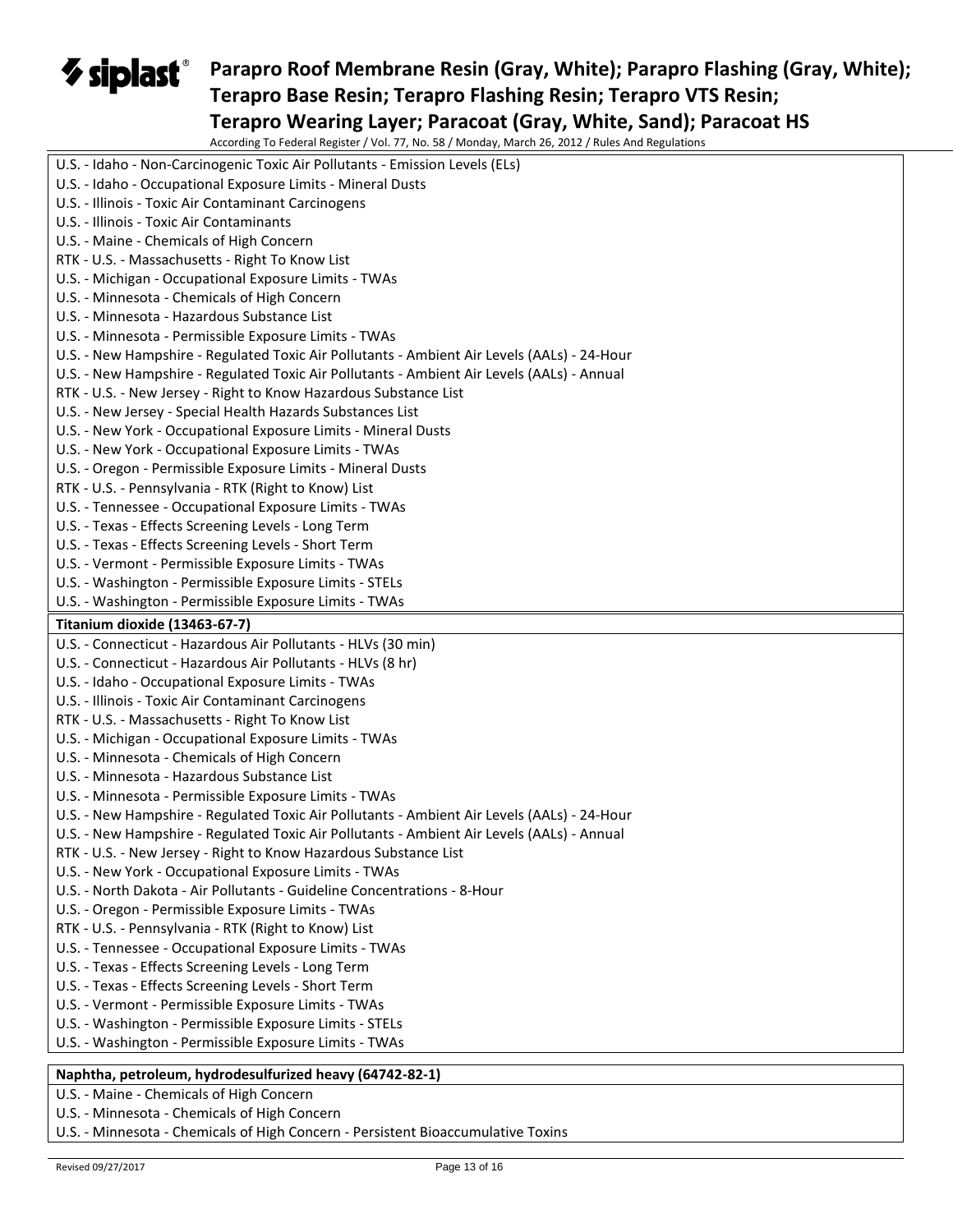*V* siplast® **Parapro Roof Membrane Resin (Gray, White); Parapro Flashing (Gray, White); Terapro Base Resin; Terapro Flashing Resin; Terapro VTS Resin;** 

**Terapro Wearing Layer; Paracoat (Gray, White, Sand); Paracoat HS** According To Federal Register / Vol. 77, No. 58 / Monday, March 26, 2012 / Rules And Regulations

|                                                         | According TO Federal Register $\gamma$ vol. 77, No. 50 $\gamma$ Monday, March 20, 2012 $\gamma$ Raics And Regardion.        |
|---------------------------------------------------------|-----------------------------------------------------------------------------------------------------------------------------|
| U.S. - Texas - Effects Screening Levels - Long Term     |                                                                                                                             |
| U.S. - Texas - Effects Screening Levels - Short Term    |                                                                                                                             |
|                                                         | Solvent naphtha, petroleum, light aromatic (64742-95-6)                                                                     |
| U.S. - Texas - Effects Screening Levels - Long Term     |                                                                                                                             |
| U.S. - Texas - Effects Screening Levels - Short Term    |                                                                                                                             |
| <b>Canadian Regulations</b>                             |                                                                                                                             |
|                                                         | Parapro Roof Membrane Resin (Gray, White); Paracoat; Terapro Base Resin; Terapro Flashing Resin; Terapro VTS Resin; Terapro |
|                                                         | Wearing Layer; Parapro Flashing (Gray, White); Paracoat Sand (Gray, White)                                                  |
| <b>WHMIS Classification</b>                             | Class B Division 2 - Flammable Liquid                                                                                       |
|                                                         | Class D Division 2 Subdivision A - Very toxic material causing other toxic effects                                          |
|                                                         | Class D Division 2 Subdivision B - Toxic material causing other toxic effects                                               |
|                                                         |                                                                                                                             |
| Methyl methacrylate (80-62-6)                           |                                                                                                                             |
| Listed on the Canadian DSL (Domestic Substances List)   |                                                                                                                             |
| Listed on the Canadian IDL (Ingredient Disclosure List) |                                                                                                                             |
| IDL Concentration 1%                                    |                                                                                                                             |
| <b>WHMIS Classification</b>                             | Class B Division 2 - Flammable Liquid                                                                                       |
|                                                         | Class D Division 2 Subdivision B - Toxic material causing other toxic effects                                               |
|                                                         | Class D Division 2 Subdivision A - Very toxic material causing other toxic effects                                          |
| 2-Ethylhexyl acrylate (103-11-7)                        |                                                                                                                             |
| Listed on the Canadian DSL (Domestic Substances List)   |                                                                                                                             |
| Listed on the Canadian IDL (Ingredient Disclosure List) |                                                                                                                             |
| IDL Concentration 1%                                    |                                                                                                                             |
| <b>WHMIS Classification</b>                             | Class B Division 3 - Combustible Liquid                                                                                     |
|                                                         | Class D Division 2 Subdivision B - Toxic material causing other toxic effects                                               |
|                                                         |                                                                                                                             |
| Quartz (14808-60-7)                                     |                                                                                                                             |
| Listed on the Canadian DSL (Domestic Substances List)   |                                                                                                                             |
| Listed on the Canadian IDL (Ingredient Disclosure List) |                                                                                                                             |
| <b>IDL Concentration 1%</b>                             |                                                                                                                             |
| <b>WHMIS Classification</b>                             | Class D Division 2 Subdivision A - Very toxic material causing other toxic effects                                          |
| Titanium dioxide (13463-67-7)                           |                                                                                                                             |
| Listed on the Canadian DSL (Domestic Substances List)   |                                                                                                                             |
| <b>WHMIS Classification</b>                             | Class D Division 2 Subdivision A - Very toxic material causing other toxic effects                                          |
|                                                         |                                                                                                                             |
|                                                         | Naphtha, petroleum, hydrodesulfurized heavy (64742-82-1)                                                                    |
| Listed on the Canadian DSL (Domestic Substances List)   |                                                                                                                             |
| <b>WHMIS Classification</b>                             | Class D Division 2 Subdivision A - Very toxic material causing other toxic effects                                          |
|                                                         | Class D Division 2 Subdivision B - Toxic material causing other toxic effects                                               |
|                                                         | Class B Division 2 - Flammable Liquid                                                                                       |
|                                                         | Solvent naphtha, petroleum, light aromatic (64742-95-6)                                                                     |
| Listed on the Canadian DSL (Domestic Substances List)   |                                                                                                                             |
| <b>WHMIS Classification</b>                             | Class B Division 3 - Combustible Liquid                                                                                     |

Class D Division 2 Subdivision B - Toxic material causing other toxic effects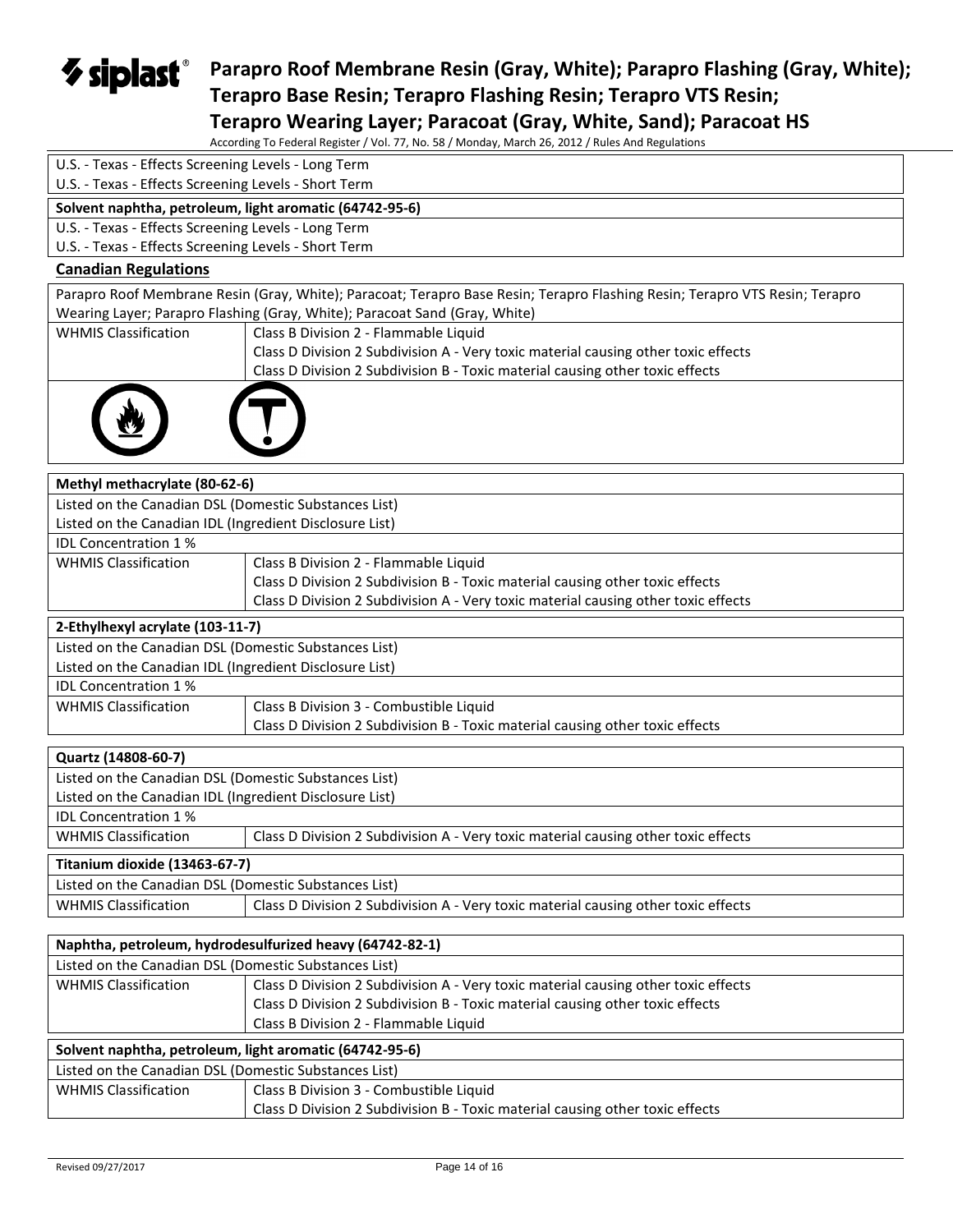## *V* siplast® **Parapro Roof Membrane Resin (Gray, White); Parapro Flashing (Gray, White); Terapro Base Resin; Terapro Flashing Resin; Terapro VTS Resin; Terapro Wearing Layer; Paracoat (Gray, White, Sand); Paracoat HS**

According To Federal Register / Vol. 77, No. 58 / Monday, March 26, 2012 / Rules And Regulations

|                             | Fatty acids, C18, unsaturated, dimers, reaction products with N,N-dimethyl-1,3-propanediamine and 1,3-propanediamine |
|-----------------------------|----------------------------------------------------------------------------------------------------------------------|
| (162627-17-0)               |                                                                                                                      |
| <b>WHMIS Classification</b> | Class D Division 2 Subdivision B - Toxic material causing other toxic effects                                        |

This product has been classified in accordance with the hazard criteria of the Controlled Products Regulations (CPR) and the SDS contains all of the information required by CPR.

## **SECTION 16: OTHER INFORMATION, INCLUDING DATE OF PREPARATION OR LAST REVISION**

| <b>Revision Date</b> |  |
|----------------------|--|
| Othor Information    |  |

**Revision Date** : 09/27/2017

**Other Information** : This document has been prepared in accordance with the SDS requirements of the OSHA Hazard Communication Standard 29 CFR 1910.1200.

#### **GHS Full Text Phrases**:

| Acute Tox. 3 (Oral)                 | Acute toxicity (oral) Category 3                                 |
|-------------------------------------|------------------------------------------------------------------|
| Acute Tox. 4 (Dermal)               | Acute toxicity (dermal) Category 4                               |
| Acute Tox. 4<br>(Inhalation:vapour) | Acute toxicity (inhalation: vapour) Category 4                   |
| Acute Tox. 4 (Oral)                 | Acute toxicity (oral) Category 4                                 |
| Aquatic Acute 1                     | Hazardous to the aquatic environment - Acute Hazard Category 1   |
| <b>Aquatic Acute 2</b>              | Hazardous to the aquatic environment - Acute Hazard Category 2   |
| Aquatic Acute 3                     | Hazardous to the aquatic environment - Acute Hazard Category 3   |
| Aquatic Chronic 1                   | Hazardous to the aquatic environment - Chronic Hazard Category 1 |
| <b>Aquatic Chronic 2</b>            | Hazardous to the aquatic environment - Chronic Hazard Category 2 |
| <b>Aquatic Chronic 3</b>            | Hazardous to the aquatic environment - Chronic Hazard Category 3 |
| Asp. Tox. 1                         | Aspiration hazard Category 1                                     |
| Carc. 1A                            | Carcinogenicity Category 1A                                      |
| Carc. 1B                            | Carcinogenicity Category 1B                                      |
| Carc. 2                             | <b>Carcinogenicity Category 2</b>                                |
| Comb. Dust                          | Combustible Dust                                                 |
| Eye Irrit. 2A                       | Serious eye damage/eye irritation Category 2A                    |
| Eye Irrit. 2B                       | Serious eye damage/eye irritation Category 2B                    |
| Flam. Liq. 1                        | Flammable liquids Category 1                                     |
| Flam. Liq. 2                        | Flammable liquids Category 2                                     |
| Flam. Liq. 3                        | Flammable liquids Category 3                                     |
| Flam. Liq. 4                        | Flammable liquids Category 4                                     |
| Muta. 1B                            | Germ cell mutagenicity Category 1B                               |
| Repr. 2                             | Reproductive toxicity Category 2                                 |
| Resp. Sens. 1                       | Respiratory sensitisation Category 1                             |
| Skin Irrit. 2                       | Skin corrosion/irritation Category 2                             |
| Skin Sens. 1                        | Skin sensitization Category 1                                    |
| STOT RE 1                           | Specific target organ toxicity (repeated exposure) Category 1    |
| STOT SE 3                           | Specific target organ toxicity (single exposure) Category 3      |
| STOT SE 3                           | Specific target organ toxicity (single exposure) Category 3      |
| H224                                | Extremely flammable liquid and vapor                             |
| H225                                | Highly flammable liquid and vapor                                |
| H226                                | Flammable liquid and vapor                                       |
| H227                                | Combustible liquid                                               |
|                                     | May form combustible dust concentrations in air                  |
| H301                                | Toxic if swallowed                                               |
| H302                                | Harmful if swallowed                                             |